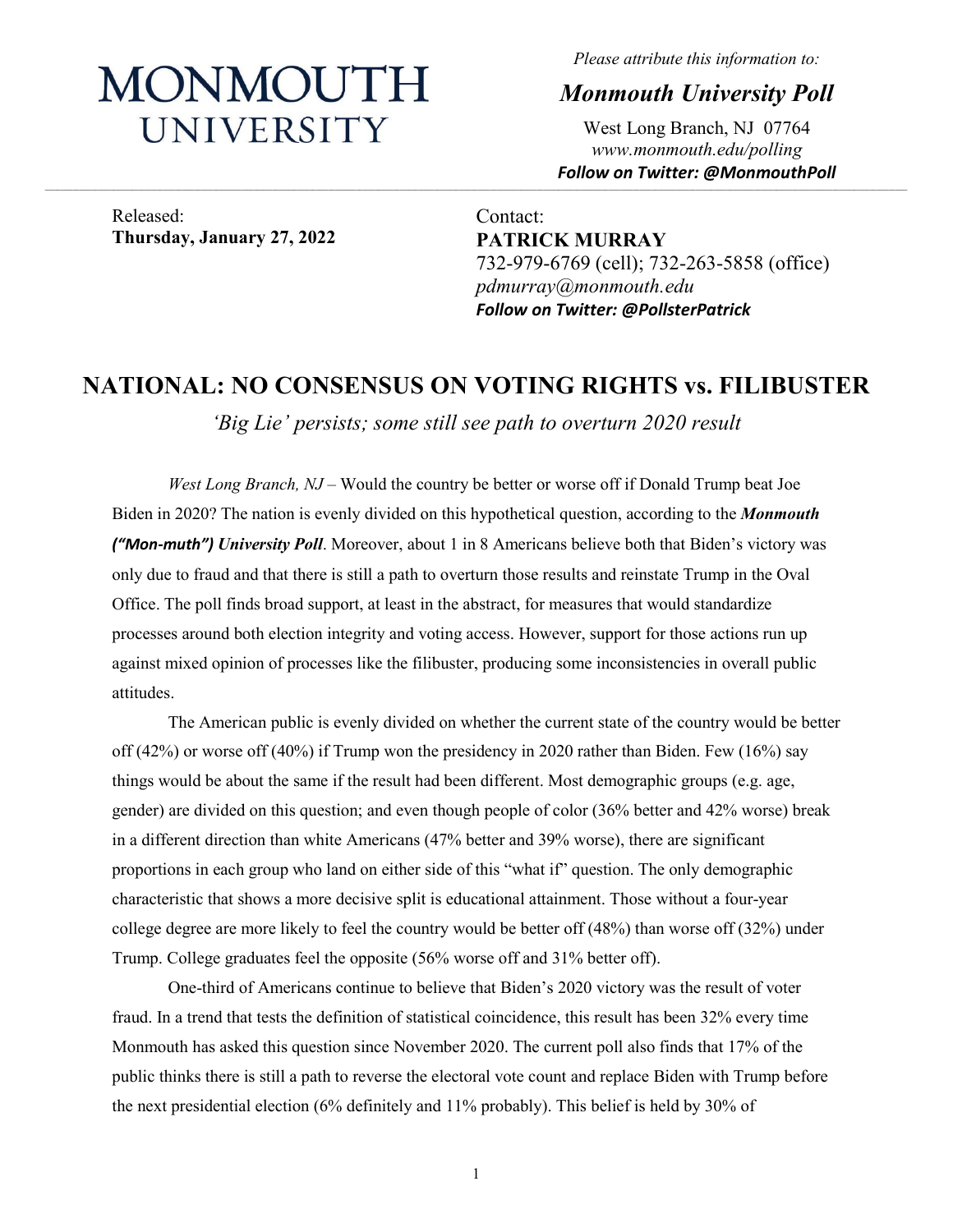Republicans, 15% of independents, and 5% of Democrats. Taken together, about 1 in 8 Americans (12%) believe that Biden stole the election and that there is still a chance to overturn the 2020 result.

| Biden 2020 Win: Fair or Fraud? |                   |                   |             |                   |       |
|--------------------------------|-------------------|-------------------|-------------|-------------------|-------|
| 60%                            | 65%               | 62%               | 61%         | 62%               | 61%   |
| 32%                            | 32%               | 32%               | 32%         | 32%               | 32%   |
| Nov20                          | Jan <sub>21</sub> | Mar <sub>21</sub> | $JU$ n $21$ | Nov <sub>21</sub> | Jan22 |
| MONMOUTH<br><b>UNIVERSITY</b>  |                   |                   | Fair        | Fraud             |       |

"The persistence of the 'big lie' continues to be a warning sign. It is being fed and nurtured by messages that tout the possibility of overturning the 2020 result even though no such legal mechanism exists. While the number who hold this view might not sound like a lot right now, it's important to remember that it doesn't take an outright majority to

destabilize institutions," said Patrick Murray, director of the independent Monmouth University Polling Institute.

There has been a slight uptick in the number of people who believe that voter fraud is a major problem in the United States (41%, up from 37% in June 2021). A somewhat larger number, though, believe that voter disenfranchisement is a major problem (49%, similar to 50% in June). Majorities of Democrats say disenfranchisement is a major problem (59%) and that fraud is not a problem (54%). By comparison, most Republicans believe voter fraud is a major problem (62%) but a plurality also feel disenfranchisement is a major problem (42%).

Overall, 80% of the public supports requiring voters to show a photo ID in order to vote (identical to 80% in June) and 63% support establishing national guidelines to allow vote by mail and in-person early voting in federal elections in each state (down slightly from 69% in June). In a new question, 73% support establishing national guidelines for each state to follow when counting votes in federal elections. Voter ID requirements are supported by nearly all Republicans and 6 in 10 Democrats. Standardizing vote by mail and early voting access is supported by 9 in 10 Democrats and 4 in 10 Republicans. National vote-counting guidelines are supported by 8 in 10 Democrats and 2 in 3 Republicans. Of note, though, Republicans who thought the 2020 election was decided by fraud are much less supportive of regularizing vote by mail and early voting (37%) than Republicans who feel Biden won fairly (56%). Interestingly, opinion about the 2020 result's validity has little impact on Republican opinion of standardizing vote counting procedures.

"Voting access and election integrity are two sides of the same coin. Most Americans would like to see both issues addressed," said Murray, adding, "It's interesting that, in a vacuum, many Republicans support the idea of creating national election guidelines. The question is whether their concept of what those national guidelines should be are inherently different from other Americans or simply that partisan tribalism alters your position once the issue hits the public sphere."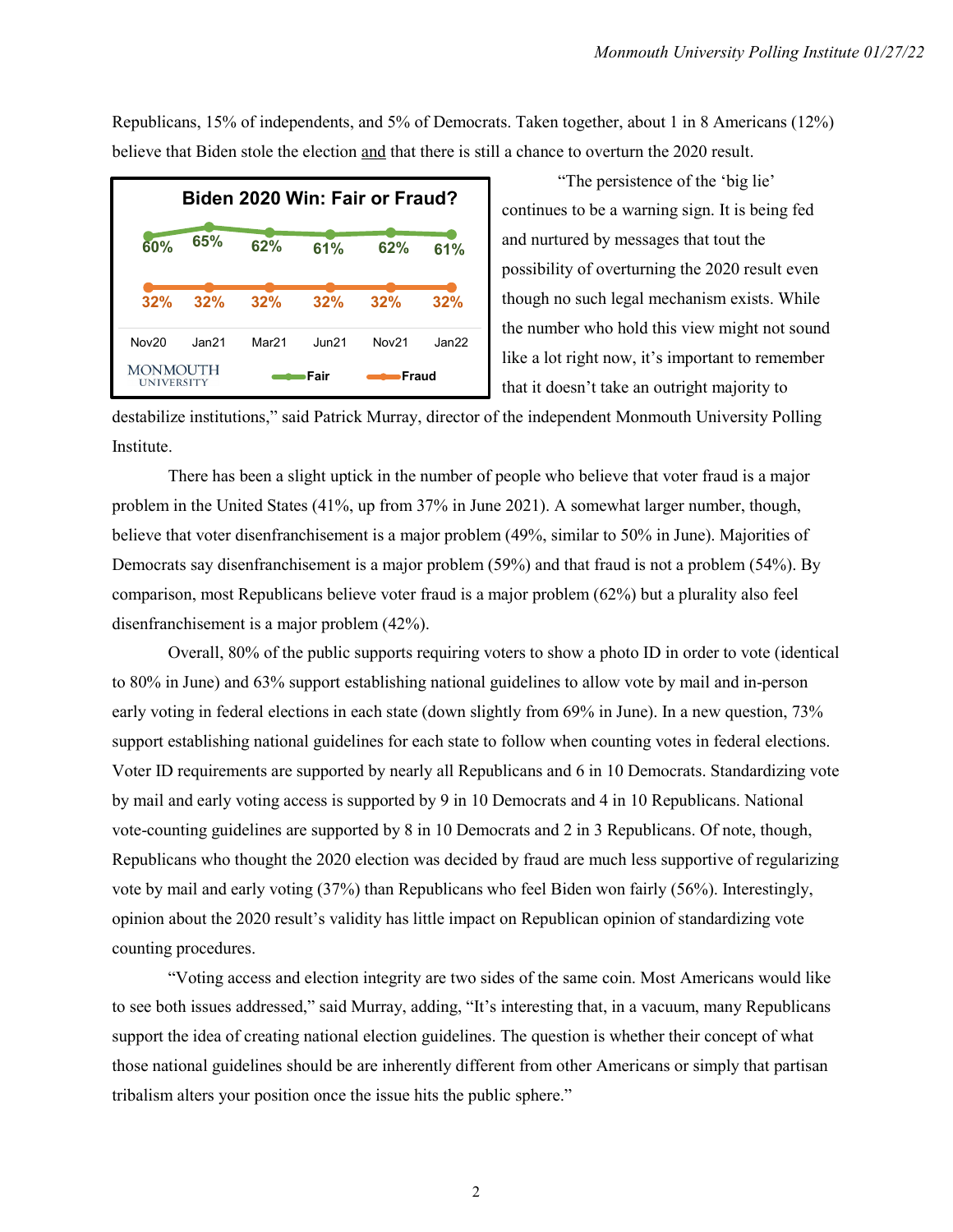Overall, 26% of the public reports supporting the failed voting rights bill, 24% opposed it, 19% had no opinion of it, and the remaining 31% were not aware of it. The bill was stopped by a filibuster in the Senate. A majority of the public (55%) feels it is more important for American democracy to establish national guidelines for election rules and voting rights than it is to preserve traditional legislative processes like the filibuster (37% think the latter is more important). At the same time, 44% of Americans support allowing the filibuster to be used to stop bills on election rules and voting rights, while 46% oppose this – a result that is practically identical to a Monmouth poll taken last April (46% support and  $46%$  oppose).



In general, 41% of Americans approve of the Senate filibuster process while 31% disapprove and 28% have no opinion. Public opinion was more evenly divided last year at 34% approve, 34% disapprove and 33% no opinion. When asked about potential changes to the process, 43% want to keep the filibuster as it is with no changes (up from 38% in April 2021) and just 17% want to get rid of it entirely. Another 35% would keep the filibuster but reform how it can be used.

"Public opinion lacks clarity on this issue. A majority say that election rules and voting legislation are more important than the filibuster, but nearly half are okay with using the filibuster to stop such a bill. There is not a public consensus that voting rights, or at least what the Senate bill was trying to accomplish, is a fundamental priority for the country as a whole," said Murray.

The poll also asked about the impact of changes to voting laws that some states are making, such as limiting early voting access. Four in ten Americans (41%) think these changes will make the voting process harder for racial and ethnic groups such as Black and Latino voters. Nearly half (48%) say these changes will have no impact and 8% say they will actually make voting easier for these groups. Among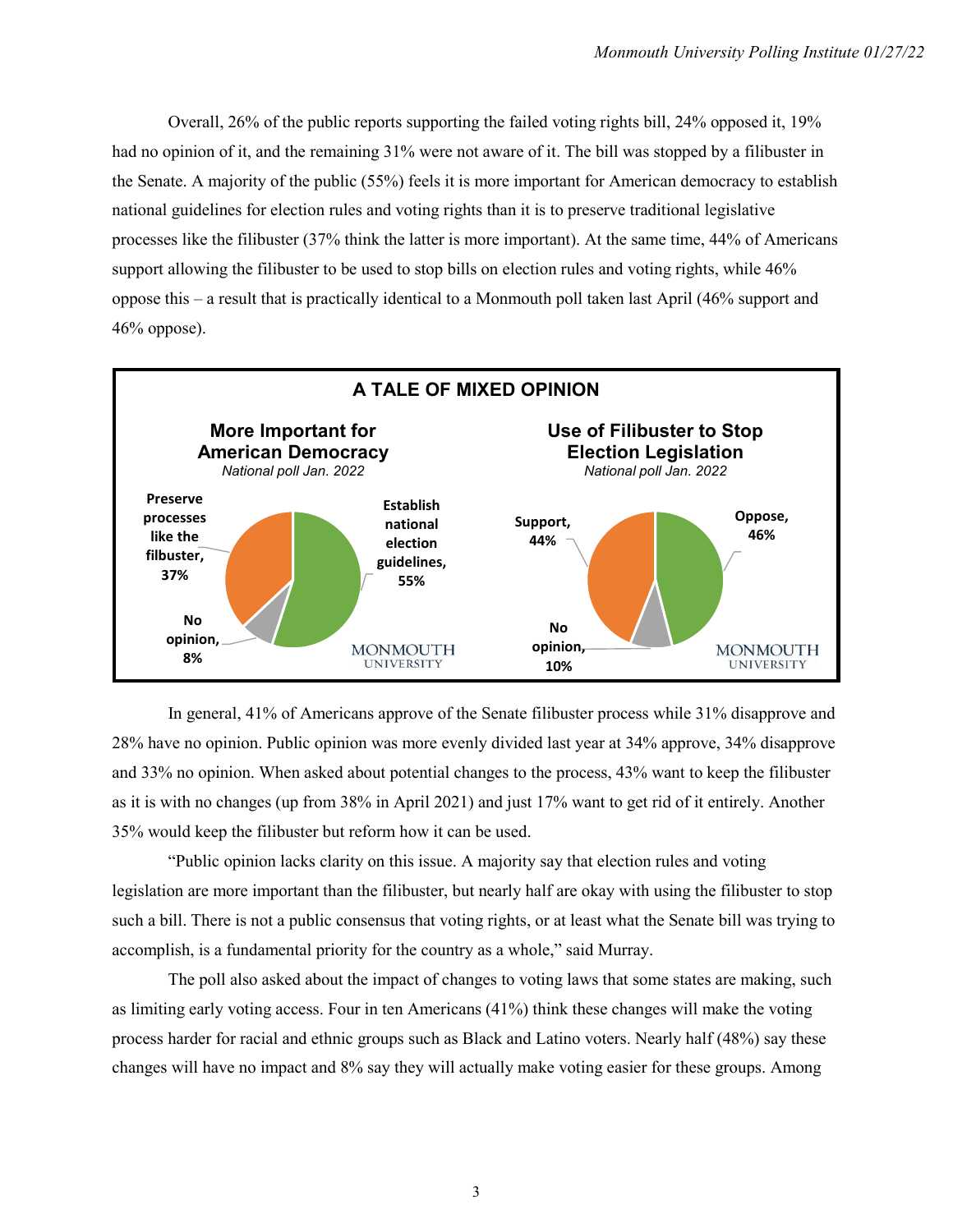people of color, 46% say these election changes will make it harder for certain racial and ethnic groups to vote, but 39% feel these changes will have no impact and 12% say it will make voting even easier.

"The questions we asked in this poll are about democratic processes where we have the sense they are seen as representing a 'public good' but the impacts are not obvious or salient for many people. These results only scratch the surface of where public opinion stands and how it could move. One thing we can probably take away from the voting rights bill's failure is that proponents did not put this issue into terms that were relevant to a broad segment of the public nor did they reinforce that message consistently throughout the past year, while opponents were successful in framing the bill as driven by partisan motives," said Murray.

The *Monmouth University Poll* was conducted by telephone from January 20 to 24, 2022 with 794 adults in the United States. The question results in this release have a margin of error of +/- 3.5 percentage points. The poll was conducted by the Monmouth University Polling Institute in West Long Branch, NJ.

#### **QUESTIONS AND RESULTS**

(\* Some columns may not add to 100% due to rounding.)

[*Q1-11 previously released.*]

12. Do you believe Joe Biden won the 2020 election fair and square, or do you believe that he only won it due to voter fraud?

| TREND:             | Jan.  | Nov.  | June  | March | Jan.  | Nov.    |
|--------------------|-------|-------|-------|-------|-------|---------|
|                    | 2022  | 2021  | 2021  | 2021  | 2021  | 2020    |
| Fair and square    | 61%   | 62%   | 61%   | 62%   | 65%   | 60%     |
| Due to voter fraud | 32%   | 32%   | 32%   | 32%   | 32%   | 32%     |
| (VOL) Don't know   | 7%    | 5%    | 7%    | 6%    | 3%    | $8\%$ * |
| (n)                | (794) | (811) | (810) | (802) | (809) | (810)   |

*\* Includes 2% who said Biden would not be declared the winner.*

13. Do you think the current state of the country would be better off, worse off, or about the same if Donald Trump had been declared the winner instead of Biden?

|                   | Jan.  |
|-------------------|-------|
|                   | 2022  |
| <b>Better off</b> | 42%   |
| Worse off         | 40%   |
| About the same    | 16%   |
| (VOL) Don't know  | 2%    |
| (n)               | (794) |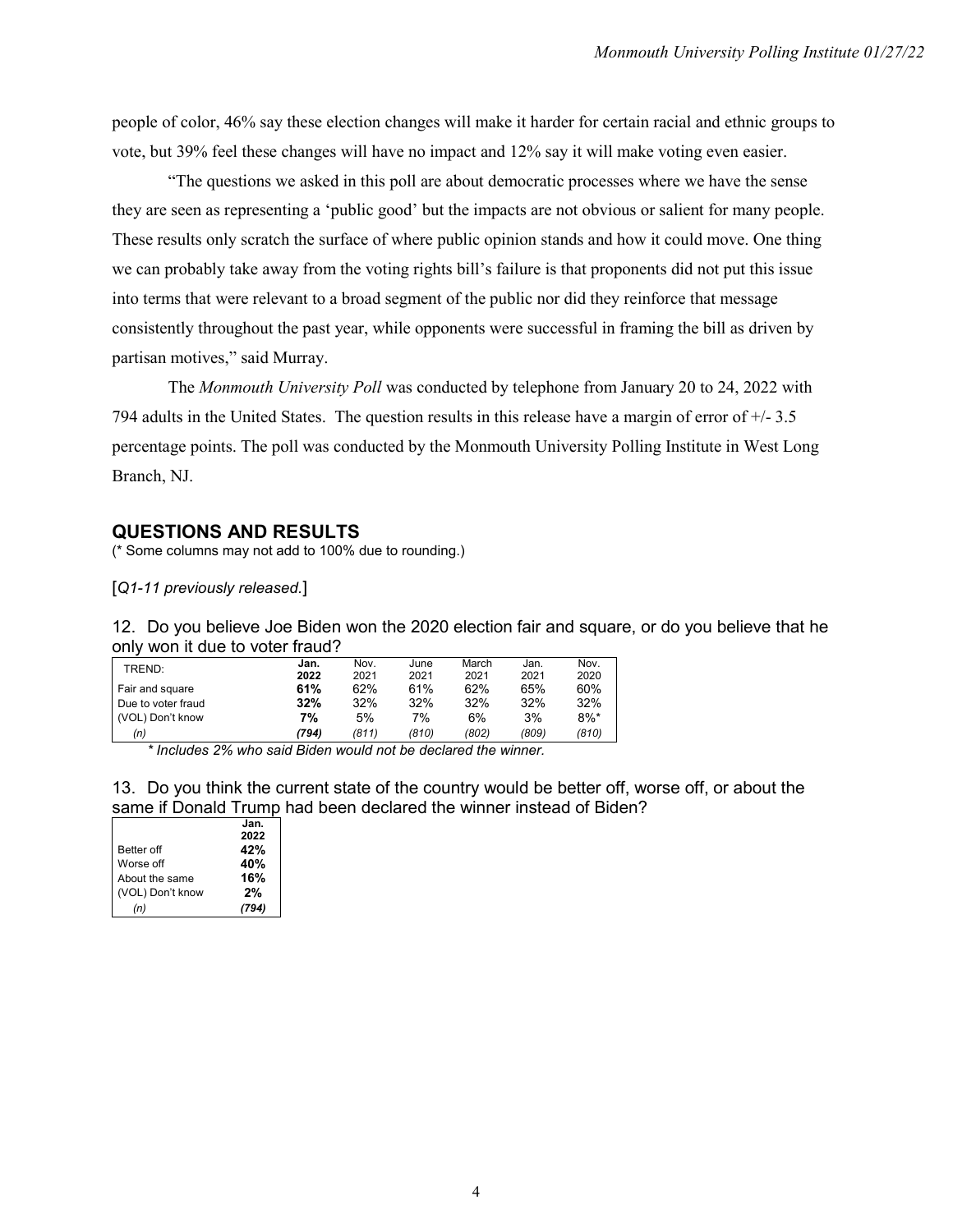14. Some people say there is still a path to reverse the electoral vote count from 2020 and replace Biden with Trump before the next presidential election. Do you feel that there is definitely a path to do this, probably a path, probably not a path, or definitely not a path?

|                  | Jan. |
|------------------|------|
|                  | 2022 |
| Definitely       | 6%   |
| Probably         | 11%  |
| Probably not     | 21%  |
| Definitely not   | 56%  |
| (VOL) Don't know | 6%   |
| (n)              |      |

#### [*QUESTIONS 15 & 16 WERE ROTATED*]

15. How much of a problem is voter fraud in the United States – that is, votes being cast in the name of people who are not eligible to vote? Is it a major problem, minor problem, or not a problem?

| TREND:           | Jan.  | June  | Oct.     |
|------------------|-------|-------|----------|
|                  | 2022  | 2021  | $2012*$  |
| Major problem    | 41%   | 37%   | 36%      |
| Minor problem    | 28%   | 32%   | 33%      |
| Not a problem    | 29%   | 29%   | 20%      |
| (VOL) Don't know | 2%    | 2%    | 12%      |
| (n)              | (794) | (810) | (1, 592) |

*\* Registered voters* 

16. How much of a problem is voter disenfranchisement in the United States – that is, eligible voters being prevented from casting their ballots or not having their ballots counted? Is it a major problem, minor problem, or not a problem?

|                  | Jan.  | June  |
|------------------|-------|-------|
| TREND:           | 2022  | 2021  |
| Major problem    | 49%   | 50%   |
| Minor problem    | 24%   | 26%   |
| Not a problem    | 23%   | 20%   |
| (VOL) Don't know | 4%    | 4%    |
| (n)              | (794) | (810) |

[*QUESTIONS 17-19 WERE ROTATED*]

17. In general, do you support or oppose establishing national guidelines to allow vote by mail and in-person early voting in federal elections in every state?

| TREND:           | Jan.  | June  |
|------------------|-------|-------|
|                  | 2022  | 2021  |
| Support          | 63%   | 69%   |
| Oppose           | 33%   | 25%   |
| (VOL) Depends    | 2%    | 2%    |
| (VOL) Don't know | 2%    | 3%    |
| (n)              | (794) | (810) |

18. In general, do you support or oppose requiring voters to show a photo I.D. in order to vote?

| TREND:           | Jan.  | June  |
|------------------|-------|-------|
|                  | 2022  | 2021  |
| Support          | 80%   | 80%   |
| Oppose           | 18%   | 18%   |
| (VOL) Depends    | 1%    | 2%    |
| (VOL) Don't know | 1%    | 1%    |
| (n)              | (794) | (810) |
|                  |       |       |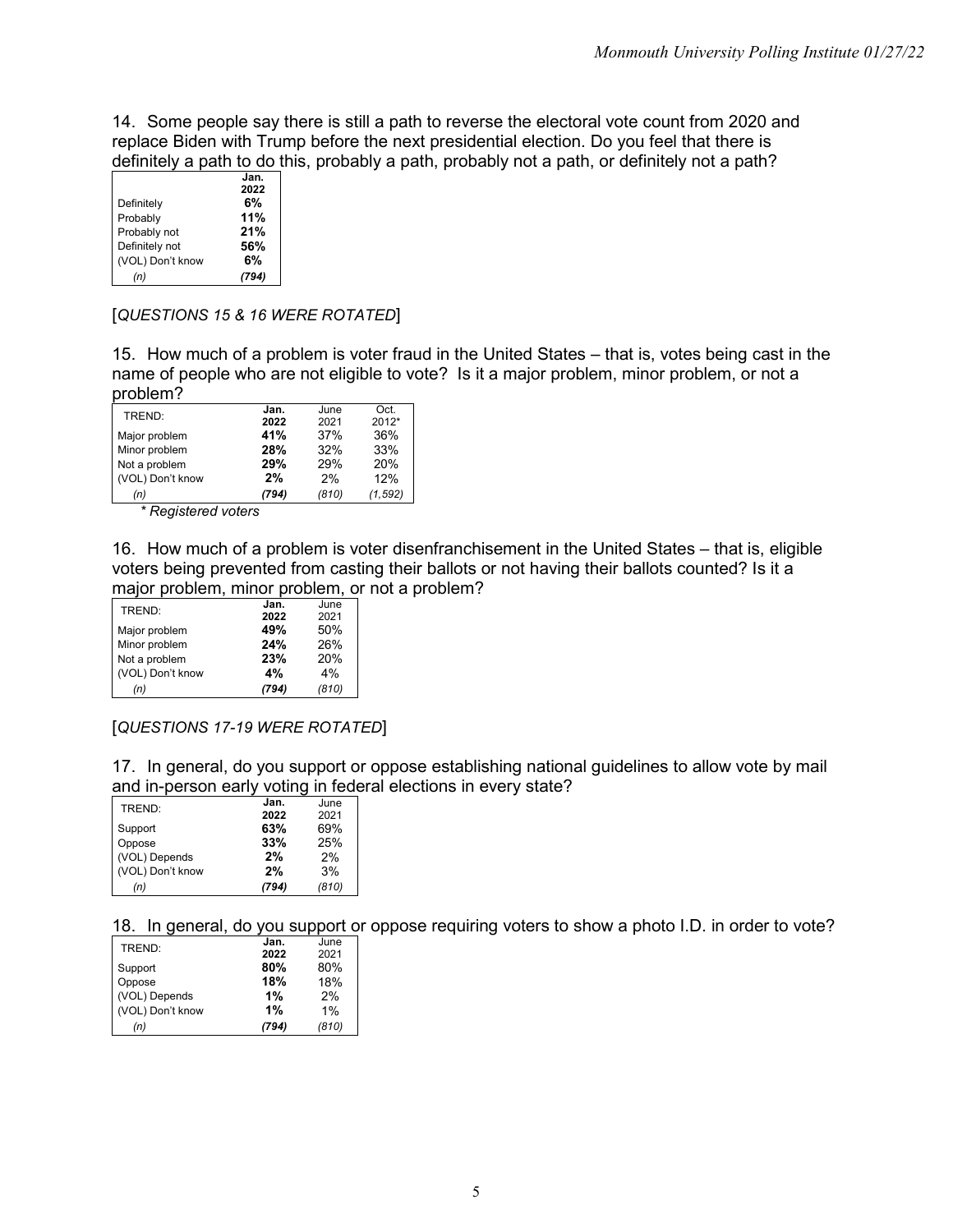19. In general, do you support or oppose establishing national guidelines for each state to follow when counting votes in federal elections?

|                  | Jan.  |
|------------------|-------|
|                  | 2022  |
| Support          | 73%   |
| Oppose           | 22%   |
| (VOL) Depends    | 1%    |
| (VOL) Don't know | 4%    |
| (n)              | (794) |

20. How much did you hear about the voting rights bill that was voted on in the U.S. Senate this week but did not pass – a lot, a little, or nothing at all?

|                | Jan.  |
|----------------|-------|
|                | 2022  |
| A lot          | 35%   |
| A little       | 34%   |
| Nothing at all | 31%   |
| (n)            | (794) |

20A. Did you support or oppose this voting rights bill, or did you have no opinion on it?

|                      | Jan.  |
|----------------------|-------|
|                      | 2022  |
| Support              | 26%   |
| Oppose               | 24%   |
| No opinion           | 19%   |
| Not aware (from Q20) | 31%   |
| (n)                  | (794) |

21. A filibuster is a procedure used in the Senate to block a bill from being put to a vote until a supermajority of 60 senators agree to end debate on it. In general, do you approve or disapprove of the filibuster, or do you have no opinion?

| TREND:     | Jan.  | April |
|------------|-------|-------|
|            | 2022  | 2021  |
| Approve    | 41%   | 34%   |
| Disapprove | 31%   | 34%   |
| No opinion | 28%   | 33%   |
| (n)        | (794) | (800) |

22. Do you think the Senate should get rid of the filibuster entirely, keep it but reform how it can be used, or keep it as is with no changes?

| TREND:                | Jan.  | April |
|-----------------------|-------|-------|
|                       | 2022  | 2021  |
| Get rid of entirely   | 17%   | 19%   |
| Keep but with reforms | 35%   | 38%   |
| Keep with no changes  | 43%   | 38%   |
| (VOL) Don't know      | 5%    | 6%    |
| (n)                   | (794) | (800) |

23. Do you support or oppose allowing the filibuster to be used to stop a bill on election rules and voting rights?

| TREND:           | Jan.  | April |
|------------------|-------|-------|
|                  | 2022  | 2021  |
| Support          | 44%   | 46%   |
| Oppose           | 46%   | 46%   |
| (VOL) Depends    | 2%    | 3%    |
| (VOL) Don't know | 8%    | 4%    |
| (n)              | (794) | (800) |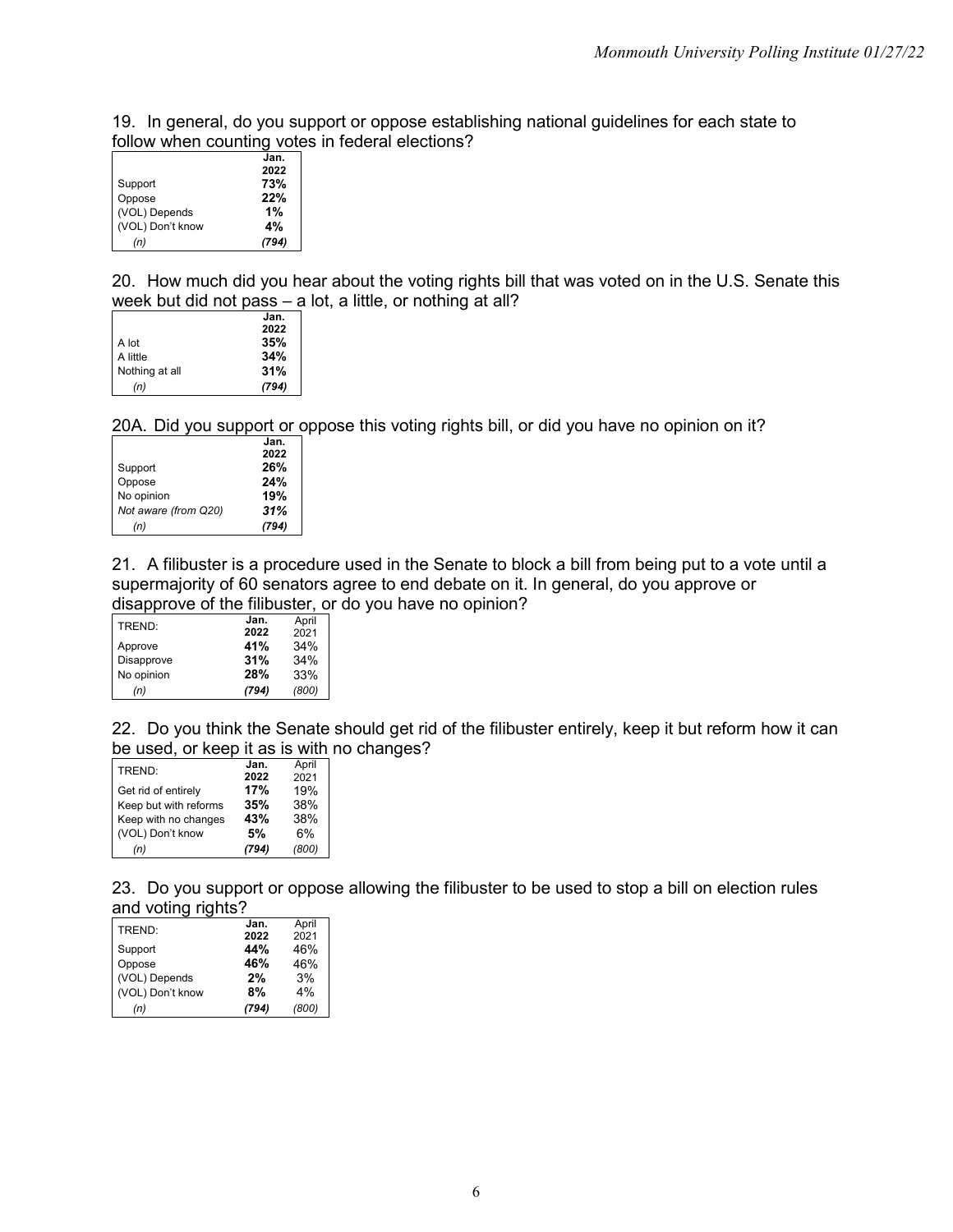24. If you had to choose, do you think it is more important for American democracy to preserve traditional legislative processes like the filibuster or to establish national guidelines for election rules and voting rights? [*CHOICES WERE ROTATED*]

|                                | Jan.<br>2022 |
|--------------------------------|--------------|
| Preserve traditional processes | 37%          |
| Establish election quidelines  | 55%          |
| (VOL) Depends                  | 1%           |
| (VOL) Don't know               | 7%           |
| (n)                            |              |

25. A number of states have been making changes to their voting laws, such as limiting early voting and vote by mail. Do you think these changes will make the voting process harder for racial and ethnic groups, such as Black and Latino voters, make the process easier, or will it have no impact on these groups' ability to vote?

|                  | Jan. |
|------------------|------|
|                  | 2022 |
| Harder           | 41%  |
| Easier           | 8%   |
| No impact        | 48%  |
| (VOL) Don't know | 3%   |
| (n)              | 94)  |

[*Q26-42 held for future release.*]

#### **METHODOLOGY**

The *Monmouth University Poll* was sponsored and conducted by the Monmouth University Polling Institute from January 20 to 24, 2022 with a probability-based national random sample of 794 adults age 18 and older. This includes 267 contacted by a live interviewer on a landline telephone and 527 contacted by a live interviewer on a cell phone, in English. Telephone numbers were selected through a mix of random digit dialing and list-based sampling. Landline respondents were selected with a modified Troldahl-Carter youngest adult household screen. Interviewing services were provided by Braun Research, with sample obtained from Dynata (RDD, n=476), Aristotle (list, n=119) and a panel of prior Monmouth poll participants (n=199). Monmouth is responsible for all aspects of the survey design, data weighting and analysis. The full sample is weighted for region, age, education, gender and race based on US Census information (ACS 2018 one-year survey). For results based on this sample, one can say with 95% confidence that the error attributable to sampling has a maximum margin of plus or minus 3.5 percentage points (unadjusted for sample design). Sampling error can be larger for sub-groups (see table below). In addition to sampling error, one should bear in mind that question wording and practical difficulties in conducting surveys can introduce error or bias into the findings of opinion polls.

| DEMOGRAPHICS (weighted) |
|-------------------------|
| Self-Reported           |
| 31% Republican          |
| 43% Independent         |
| 26% Democrat            |
| 49% Male                |
| 51% Female              |
| 30% 18-34               |
| 33% 35-54               |
| $.38\%$ 55+             |
| 63% White               |
| 12% Black               |
| 16% Hispanic            |
| 9% Asian/Other          |
| 68% No degree           |
| 32% 4 year degree       |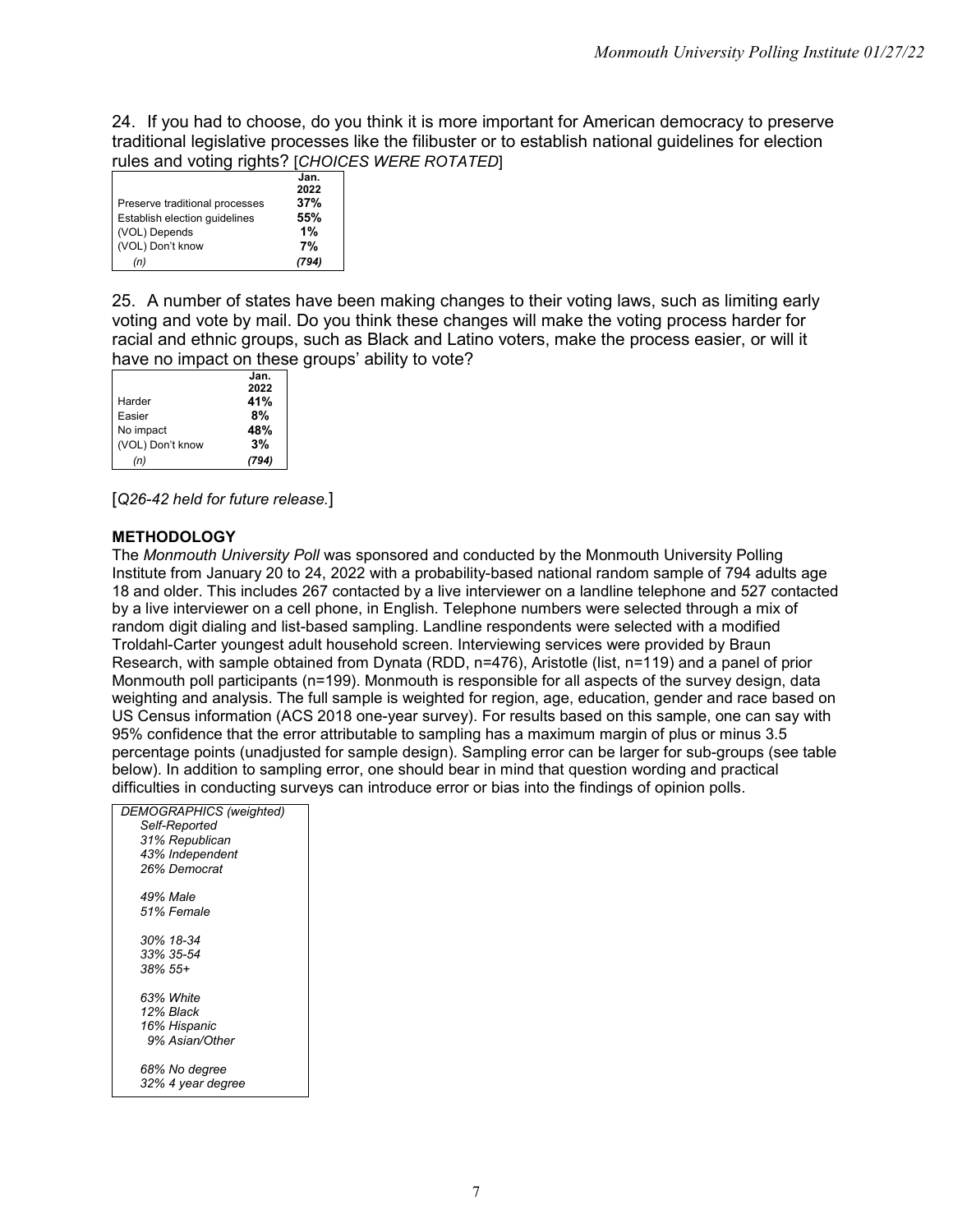| <b>MARGIN OF FRROR</b>  |                      |            |         |
|-------------------------|----------------------|------------|---------|
|                         |                      | unweighted | moe     |
|                         |                      | sample     | $(+/-)$ |
| TOTAL                   |                      | 794        | 3.5%    |
| <b>REGISTERED VOTER</b> | Yes                  | 735        | 3.6%    |
|                         | Nο                   | 59         | 12.8%   |
| <b>SELF-REPORTED</b>    | Republican           | 242        | 6.3%    |
| <b>PARTY ID</b>         | Independent          | 340        | 5.3%    |
|                         | Democrat             | 206        | 6.8%    |
| <b>IDEOLOGY</b>         | Liberal              | 170        | 7.5%    |
|                         | Moderate             | 294        | 5.7%    |
|                         | Conservative         | 308        | 5.6%    |
| GENDER                  | Male                 | 396        | 4.9%    |
|                         | Female               | 398        | 4.9%    |
| AGE                     | 18-34                | 105        | 9.6%    |
|                         | $35 - 54$            | 268        | 6.0%    |
|                         | $55+$                | 416        | 4.8%    |
| CHII DREN IN HOME       | Yes                  | 187        | 7.2%    |
|                         | No                   | 601        | 4.0%    |
| RACF                    | White, non-Hispanic  | 601        | 4.0%    |
|                         | Other                | 169        | 7.5%    |
| <i>COLLEGE GRADUATE</i> | No degree            | 402        | 4.9%    |
|                         | 4 year degree        | 388        | 5.0%    |
| <b>WHITE COLLEGE</b>    | White, no degree     | 307        | 5.6%    |
|                         | White, 4 year degree | 294        | 5.7%    |
| <b>INCOME</b>           | $<$ \$50K            | 231        | 6.5%    |
|                         | \$50 to <\$100K      | 238        | 6.4%    |
|                         | \$100K+              | 273        | 5.9%    |

**###**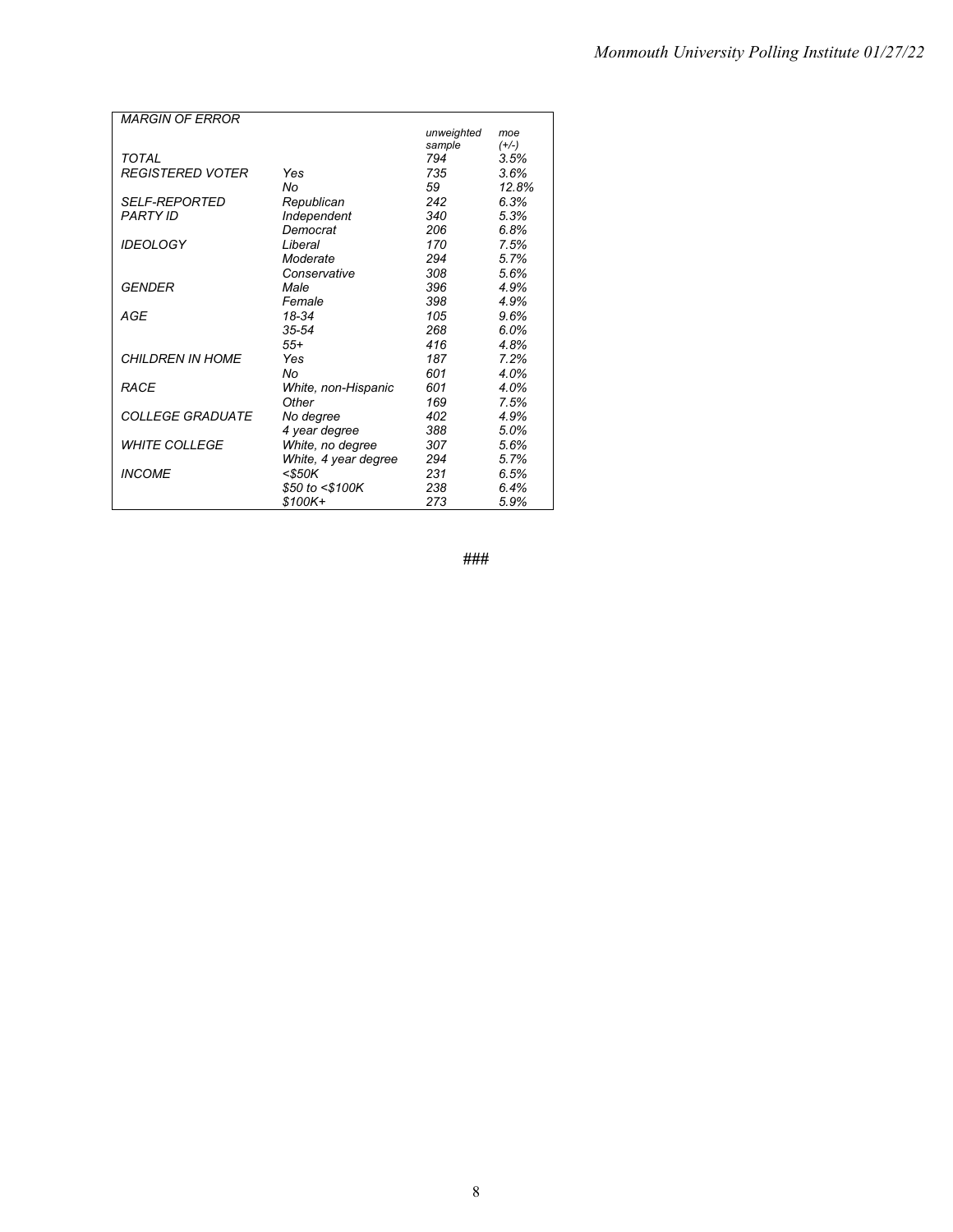|                                                                           |                    | <b>TOTAL</b>        | <b>REGISTERED TO</b><br><b>VOTE</b> |                    |                      | PARTY ID     |                  |           | POLITICAL IDEOLOGY |                |  |  |  |  |  |                  |  |          |
|---------------------------------------------------------------------------|--------------------|---------------------|-------------------------------------|--------------------|----------------------|--------------|------------------|-----------|--------------------|----------------|--|--|--|--|--|------------------|--|----------|
|                                                                           |                    |                     | Yes                                 | No                 | Rep                  | Ind          | Dem              | Lib       | Mod                | Con            |  |  |  |  |  |                  |  |          |
| 12. Do you believe Joe Biden won                                          | Fair and square    | 61%                 | 60%                                 | 68%                | 30%                  | 63%          | 95%              | 86%       | 71%                | 35%            |  |  |  |  |  |                  |  |          |
| the 2020 election fair and square,<br>or do you believe that he only won  | Due to voter fraud | 32%                 | 32%                                 | 26%                | 61%                  | 30%          | 0%               | 8%        | 23%                | 56%            |  |  |  |  |  |                  |  |          |
| it due to voter fraud?                                                    | [VOL] Dont know    | 7%                  | 7%                                  | 7%                 | 9%                   | 8%           | 5%               | 6%        | 6%                 | 9%             |  |  |  |  |  |                  |  |          |
|                                                                           |                    | <b>GENDER</b>       |                                     |                    | AGE 3-WAY            |              | CHILDREN IN HOME |           | <b>RACE</b>        |                |  |  |  |  |  |                  |  |          |
|                                                                           |                    |                     |                                     |                    |                      |              |                  |           | White              | Hsp-Blk-       |  |  |  |  |  |                  |  |          |
| 12. Do vou believe Joe Biden won                                          | Fair and square    | Male<br>60%         | Female<br>62%                       | 18-34<br>66%       | 35-54<br>60%         | $55+$<br>58% | Yes<br>60%       | No<br>61% | non-Hisp<br>56%    | Asn-Oth<br>69% |  |  |  |  |  |                  |  |          |
| the 2020 election fair and square,                                        |                    |                     |                                     |                    |                      |              |                  |           |                    |                |  |  |  |  |  |                  |  |          |
| or do you believe that he only won<br>it due to voter fraud?              | Due to voter fraud | 32%                 | 31%                                 | 29%                | 32%                  | 34%          | 33%              | 31%       | 36%                | 24%            |  |  |  |  |  |                  |  |          |
|                                                                           | [VOL] Dont know    | 8%                  | 7%                                  | 5%                 | 9%                   | 8%           | 7%               | 8%        | 8%                 | 7%             |  |  |  |  |  |                  |  |          |
|                                                                           |                    | <b>COLLEGE GRAD</b> |                                     | <b>DEGREE</b>      | <b>WHITE COLLEGE</b> |              | <b>INCOME</b>    |           |                    |                |  |  |  |  |  |                  |  |          |
|                                                                           |                    | <b>No</b><br>degree | 4 yr<br>degree                      | White no<br>degree | White<br>college     | $<$ \$50K    | \$50-100K        | \$100K+   |                    |                |  |  |  |  |  |                  |  |          |
| 12. Do you believe Joe Biden won                                          | Fair and square    | 55%                 | 74%                                 | 47%                | 73%                  | 59%          | 64%              | 63%       |                    |                |  |  |  |  |  |                  |  |          |
| the 2020 election fair and square,<br>or do you believe that he only won  | Due to voter fraud | 36%                 | 21%                                 | 44%                | 20%                  | 32%          | 30%              | 30%       |                    |                |  |  |  |  |  |                  |  |          |
| it due to voter fraud?                                                    | [VOL] Dont know    | 8%                  | 5%                                  | 8%                 | 6%                   | 8%           | 7%               | 8%        |                    |                |  |  |  |  |  |                  |  |          |
|                                                                           |                    |                     |                                     |                    |                      |              |                  |           |                    |                |  |  |  |  |  |                  |  |          |
|                                                                           |                    | <b>TOTAL</b>        | <b>REGISTERED TO</b><br><b>VOTE</b> |                    |                      | PARTY ID     |                  |           | POLITICAL IDEOLOGY |                |  |  |  |  |  |                  |  |          |
|                                                                           |                    |                     | Yes                                 | <b>No</b>          | Rep                  | Ind          | Dem              | Lib       | Mod                | Con            |  |  |  |  |  |                  |  |          |
| 13. Do you think the current state<br>of the country would be better off, | Better off         | 42%                 | 42%                                 | 41%                | 79%                  | 38%          | 7%               | 10%       | 32%                | 74%            |  |  |  |  |  |                  |  |          |
| worse off, or about the same if                                           | Worse off          | 40%                 | 40%                                 | 41%                | 9%                   | 37%          | 80%              | 76%       | 41%                | 13%            |  |  |  |  |  |                  |  |          |
| Donald Trump had been declared<br>the winner instead of Biden?            | About the same     | 16%                 | 15%                                 | 18%                | 11%                  | 23%          | 10%              | 11%       | 26%                | 9%             |  |  |  |  |  |                  |  |          |
|                                                                           | [VOL] Dont know    | 2%                  | 3%                                  | 0%                 | 2%                   | 2%           | 3%               | 2%        | 1%                 | 4%             |  |  |  |  |  |                  |  |          |
|                                                                           |                    | <b>GENDER</b>       |                                     |                    | AGE 3-WAY            |              |                  |           | <b>RACE</b>        |                |  |  |  |  |  |                  |  |          |
|                                                                           |                    |                     |                                     |                    |                      |              |                  |           |                    |                |  |  |  |  |  | CHILDREN IN HOME |  | Hsp-Blk- |
|                                                                           |                    | Male                | Female                              | 18-34              | 35-54                | $55+$        | Yes              | <b>No</b> | White<br>non-Hisp  | Asn-Oth        |  |  |  |  |  |                  |  |          |
| 13. Do you think the current state<br>of the country would be better off. | Better off         | 44%                 | 40%                                 | 33%                | 43%                  | 49%          | 41%              | 43%       | 47%                | 36%            |  |  |  |  |  |                  |  |          |
| worse off, or about the same if<br>Donald Trump had been declared         | Worse off          | 37%                 | 42%                                 | 34%                | 42%                  | 42%          | 33%              | 42%       | 39%                | 42%            |  |  |  |  |  |                  |  |          |
| the winner instead of Biden?                                              | About the same     | 17%                 | 14%                                 | 29%                | 13%                  | 7%           | 21%              | 13%       | 12%                | 22%            |  |  |  |  |  |                  |  |          |
|                                                                           | [VOL] Dont know    | 1%                  | 4%                                  | 4%                 | 2%                   | 2%           | 5%               | 2%        | 3%                 | $1\%$          |  |  |  |  |  |                  |  |          |

Monmouth University Poll -- NATIONAL -- 1/27/22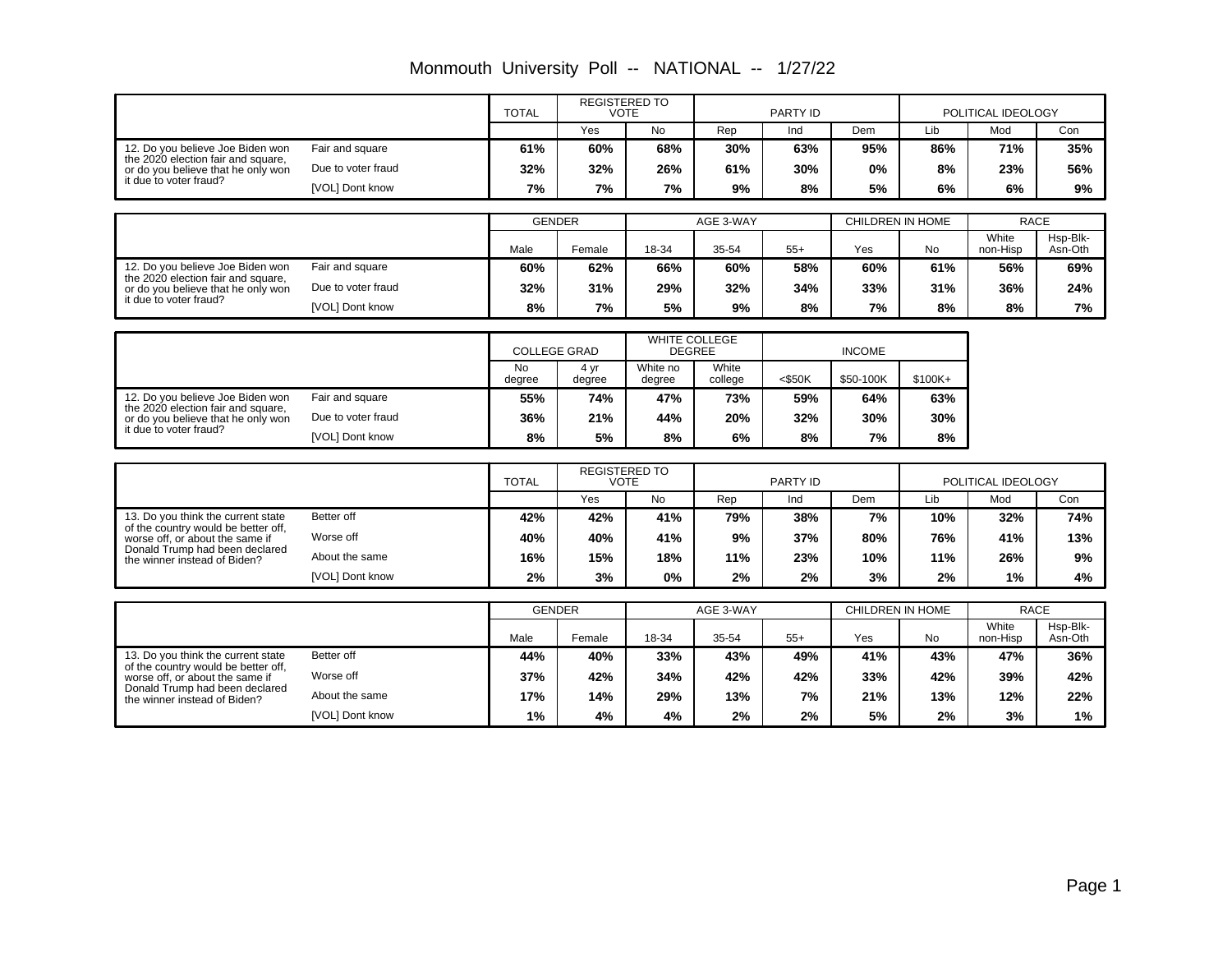| Monmouth University Poll -- NATIONAL -- |  |  | 1/27/22 |
|-----------------------------------------|--|--|---------|
|-----------------------------------------|--|--|---------|

|                                                                        |                 | <b>COLLEGE GRAD</b> |                | <b>WHITE COLLEGE</b><br><b>DEGREE</b> |                  | <b>INCOME</b> |           |          |  |
|------------------------------------------------------------------------|-----------------|---------------------|----------------|---------------------------------------|------------------|---------------|-----------|----------|--|
|                                                                        |                 | No<br>degree        | 4 vr<br>degree | White no<br>degree                    | White<br>college | $<$ \$50K     | \$50-100K | $$100K+$ |  |
| 13. Do you think the current state                                     | Better off      | 48%                 | 31%            | 55%                                   | 32%              | 39%           | 41%       | 47%      |  |
| of the country would be better off,<br>worse off, or about the same if | Worse off       | 32%                 | 56%            | 29%                                   | 58%              | 41%           | 42%       | 39%      |  |
| Donald Trump had been declared<br>the winner instead of Biden?         | About the same  | 17%                 | 12%            | 13%                                   | 9%               | 17%           | 15%       | 13%      |  |
|                                                                        | [VOL] Dont know | 3%                  | $1\%$          | 4%                                    | $1\%$            | 3%            | 3%        | 0%       |  |

|                                                                              |                 | <b>TOTAL</b> | <b>REGISTERED TO</b><br>VOTE |           |     | PARTY ID |     |     | POLITICAL IDEOLOGY |     |
|------------------------------------------------------------------------------|-----------------|--------------|------------------------------|-----------|-----|----------|-----|-----|--------------------|-----|
|                                                                              |                 |              | Yes                          | <b>No</b> | Rep | Ind      | Dem | Lib | Mod                | Con |
| 14. Some people say there is still                                           | Definitely      | 6%           | 6%                           | 6%        | 11% | 6%       | 1%  | 1%  | 5%                 | 10% |
| a path to reverse the electoral<br>vote count from 2020 and replace          | Probably        | 11%          | 10%                          | 22%       | 19% | 9%       | 4%  | 6%  | 11%                | 14% |
| Biden with Trump before the next<br>presidential election. Do you feel       | Probably not    | 21%          | 22%                          | 14%       | 30% | 20%      | 13% | 13% | 18%                | 31% |
| that there is definitely a path to do<br>this, probably a path, probably not | Definitely not  | 56%          | 56%                          | 53%       | 33% | 61%      | 74% | 77% | 61%                | 37% |
| a path, or def                                                               | [VOL] Dont know | 6%           | 6%                           | 5%        | 7%  | 4%       | 8%  | 3%  | 4%                 | 8%  |

|                                                                              |                 | <b>GENDER</b> |        | AGE 3-WAY |       |       | CHILDREN IN HOME |     | <b>RACE</b>       |                     |
|------------------------------------------------------------------------------|-----------------|---------------|--------|-----------|-------|-------|------------------|-----|-------------------|---------------------|
|                                                                              |                 | Male          | Female | 18-34     | 35-54 | $55+$ | Yes              | No  | White<br>non-Hisp | Hsp-Blk-<br>Asn-Oth |
| 14. Some people say there is still                                           | Definitely      | 6%            | 6%     | 4%        | 6%    | 8%    | 9%               | 5%  | 6%                | 7%                  |
| a path to reverse the electoral<br>vote count from 2020 and replace          | Probably        | 10%           | 12%    | 15%       | 12%   | 7%    | 9%               | 12% | 11%               | 12%                 |
| Biden with Trump before the next<br>presidential election. Do you feel       | Probably not    | 20%           | 22%    | 18%       | 22%   | 22%   | 19%              | 22% | 22%               | 19%                 |
| that there is definitely a path to do<br>this, probably a path, probably not | Definitely not  | 61%           | 51%    | 58%       | 55%   | 54%   | 57%              | 55% | 56%               | 54%                 |
| a path, or def                                                               | [VOL] Dont know | 3%            | 9%     | 6%        | 4%    | 8%    | 6%               | 6%  | 5%                | 9%                  |

|                                                                                                                                                        |                 | <b>COLLEGE GRAD</b> |                | <b>WHITE COLLEGE</b><br><b>DEGREE</b> |                  | <b>INCOME</b> |           |         |  |
|--------------------------------------------------------------------------------------------------------------------------------------------------------|-----------------|---------------------|----------------|---------------------------------------|------------------|---------------|-----------|---------|--|
|                                                                                                                                                        |                 | No<br>degree        | 4 vr<br>degree | White no<br>degree                    | White<br>college | $<$ \$50K     | \$50-100K | \$100K+ |  |
| 14. Some people say there is still                                                                                                                     | Definitely      | 8%                  | 3%             | 8%                                    | 2%               | 8%            | 5%        | 2%      |  |
| a path to reverse the electoral<br>vote count from 2020 and replace                                                                                    | Probably        | 14%                 | 4%             | 16%                                   | 2%               | 14%           | 7%        | 11%     |  |
| Biden with Trump before the next<br>presidential election. Do you feel<br>that there is definitely a path to do<br>this, probably a path, probably not | Probably not    | 22%                 | 19%            | 23%                                   | 19%              | 17%           | 24%       | 23%     |  |
|                                                                                                                                                        | Definitely not  | 48%                 | 71%            | 47%                                   | 74%              | 54%           | 57%       | 64%     |  |
| a path, or def                                                                                                                                         | [VOL] Dont know | 7%                  | 4%             | 6%                                    | 2%               | 7%            | 7%        | 1%      |  |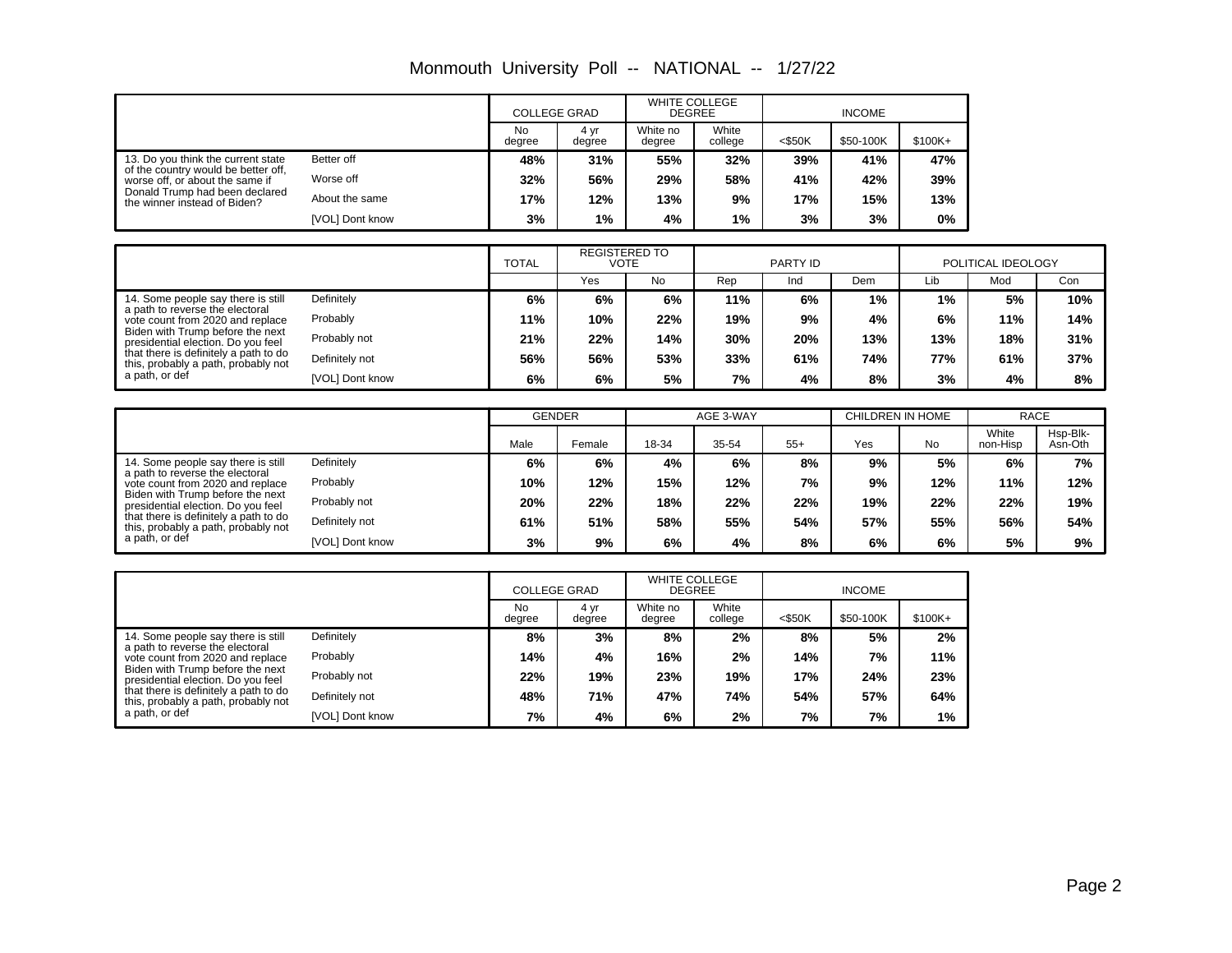|                                                                                                                                         |                 | <b>TOTAL</b><br><b>VOTE</b> |               | <b>REGISTERED TO</b>                  |                  | PARTY ID      |                  | POLITICAL IDEOLOGY |                   |                     |
|-----------------------------------------------------------------------------------------------------------------------------------------|-----------------|-----------------------------|---------------|---------------------------------------|------------------|---------------|------------------|--------------------|-------------------|---------------------|
|                                                                                                                                         |                 |                             | Yes           | <b>No</b>                             | Rep              | Ind           | Dem              | Lib                | Mod               | Con                 |
| 15. How much of a problem is<br>voter fraud in the United States -                                                                      | Major problem   | 41%                         | 42%           | 29%                                   | 62%              | 38%           | 19%              | 15%                | 30%               | 67%                 |
| that is, votes being cast in the                                                                                                        | Minor problem   | 28%                         | 26%           | 47%                                   | 27%              | 30%           | 26%              | 28%                | 35%               | 22%                 |
| name of people who are not<br>eligible to vote? Is it a major<br>problem, minor problem, or not a<br>problem?                           | Not a problem   | 29%                         | 31%           | 19%                                   | 8%               | 30%           | 54%              | 57%                | 33%               | 8%                  |
|                                                                                                                                         | [VOL] Dont know | 2%                          | 2%            | 4%                                    | 3%               | 2%            | 1%               | 1%                 | 2%                | $2\%$               |
|                                                                                                                                         |                 |                             |               |                                       |                  |               |                  |                    |                   |                     |
|                                                                                                                                         |                 | <b>GENDER</b>               |               |                                       | AGE 3-WAY        |               | CHILDREN IN HOME |                    | <b>RACE</b>       |                     |
|                                                                                                                                         |                 | Male                        | Female        | 18-34                                 | 35-54            | $55+$         | Yes              | <b>No</b>          | White<br>non-Hisp | Hsp-Blk-<br>Asn-Oth |
| 15. How much of a problem is<br>voter fraud in the United States -                                                                      | Major problem   | 40%                         | 41%           | 32%                                   | 41%              | 47%           | 40%              | 40%                | 41%               | 38%                 |
| that is, votes being cast in the                                                                                                        | Minor problem   | 27%                         | 29%           | 34%                                   | 29%              | 22%           | 31%              | 27%                | 26%               | 32%                 |
| name of people who are not<br>eligible to vote? Is it a major                                                                           | Not a problem   | 30%                         | 29%           | 31%                                   | 29%              | 28%           | 27%              | 30%                | 31%               | 27%                 |
| problem, minor problem, or not a<br>problem?                                                                                            | [VOL] Dont know | 2%                          | 2%            | 3%                                    | 1%               | 2%            | 2%               | 2%                 | 2%                | 2%                  |
|                                                                                                                                         |                 |                             |               |                                       |                  |               |                  |                    |                   |                     |
|                                                                                                                                         |                 | <b>COLLEGE GRAD</b>         |               | <b>WHITE COLLEGE</b><br><b>DEGREE</b> |                  | <b>INCOME</b> |                  |                    |                   |                     |
|                                                                                                                                         |                 | No.<br>degree               | 4yr<br>degree | White no<br>degree                    | White<br>college | $<$ \$50K     | \$50-100K        | $$100K+$           |                   |                     |
| 15. How much of a problem is                                                                                                            | Major problem   | 48%                         | 25%           | 51%                                   | 25%              | 46%           | 36%              | 34%                |                   |                     |
| voter fraud in the United States -<br>that is, votes being cast in the<br>name of people who are not<br>eligible to vote? Is it a major | Minor problem   | 29%                         | 26%           | 27%                                   | 24%              | 30%           | 30%              | 26%                |                   |                     |
|                                                                                                                                         | Not a problem   | 21%                         | 47%           | 20%                                   | 50%              | 24%           | 33%              | 37%                |                   |                     |
| problem, minor problem, or not a<br>problem?                                                                                            | [VOL] Dont know | 2%                          | 1%            | 2%                                    | 1%               | 0%            | 2%               | 3%                 |                   |                     |

|  |  |  | Monmouth University Poll -- NATIONAL -- 1/27/22 |  |
|--|--|--|-------------------------------------------------|--|
|--|--|--|-------------------------------------------------|--|

|                                                                             |                 | <b>TOTAL</b> | <b>REGISTERED TO</b><br>PARTY ID<br>VOTE |     | POLITICAL IDEOLOGY |     |     |     |     |     |
|-----------------------------------------------------------------------------|-----------------|--------------|------------------------------------------|-----|--------------------|-----|-----|-----|-----|-----|
|                                                                             |                 |              | Yes                                      | No  | Rep                | Ind | Dem | Lib | Mod | Con |
| 16. How much of a problem is<br>voter disenfranchisement in the             | Major problem   | 49%          | 49%                                      | 55% | 42%                | 49% | 59% | 65% | 48% | 38% |
| United States - that is, eligible<br>voters being prevented from            | Minor problem   | 24%          | 23%                                      | 34% | 23%                | 24% | 25% | 25% | 28% | 19% |
| casting their ballots or not having<br>their ballots counted? Is it a major | Not a problem   | 23%          | 24%                                      | 12% | 31%                | 24% | 10% | 7%  | 21% | 36% |
| problem, minor problem, or not a<br>problem?                                | [VOL] Dont know | 4%           | 4%                                       | 0%  | 4%                 | 3%  | 7%  | 2%  | 3%  | 6%  |

|                                                                                                     |                 | <b>GENDER</b> |        | AGE 3-WAY |       |       | CHILDREN IN HOME |           | <b>RACE</b>       |                     |
|-----------------------------------------------------------------------------------------------------|-----------------|---------------|--------|-----------|-------|-------|------------------|-----------|-------------------|---------------------|
|                                                                                                     |                 | Male          | Female | 18-34     | 35-54 | $55+$ | Yes              | <b>No</b> | White<br>non-Hisp | Hsp-Blk-<br>Asn-Oth |
| 16. How much of a problem is                                                                        | Major problem   | 46%           | 53%    | 56%       | 46%   | 47%   | 46%              | 51%       | 47%               | 56%                 |
| voter disenfranchisement in the<br>United States - that is, eligible<br>voters being prevented from | Minor problem   | 24%           | 24%    | 19%       | 27%   | 26%   | 20%              | 25%       | 23%               | 26%                 |
| casting their ballots or not having<br>their ballots counted? Is it a major                         | Not a problem   | 26%           | 20%    | 19%       | 23%   | 25%   | 32%              | 20%       | 28%               | 12%                 |
| problem, minor problem, or not a<br>problem?                                                        | [VOL] Dont know | 4%            | 4%     | 6%        | 3%    | 3%    | 2%               | 5%        | 3%                | 6%                  |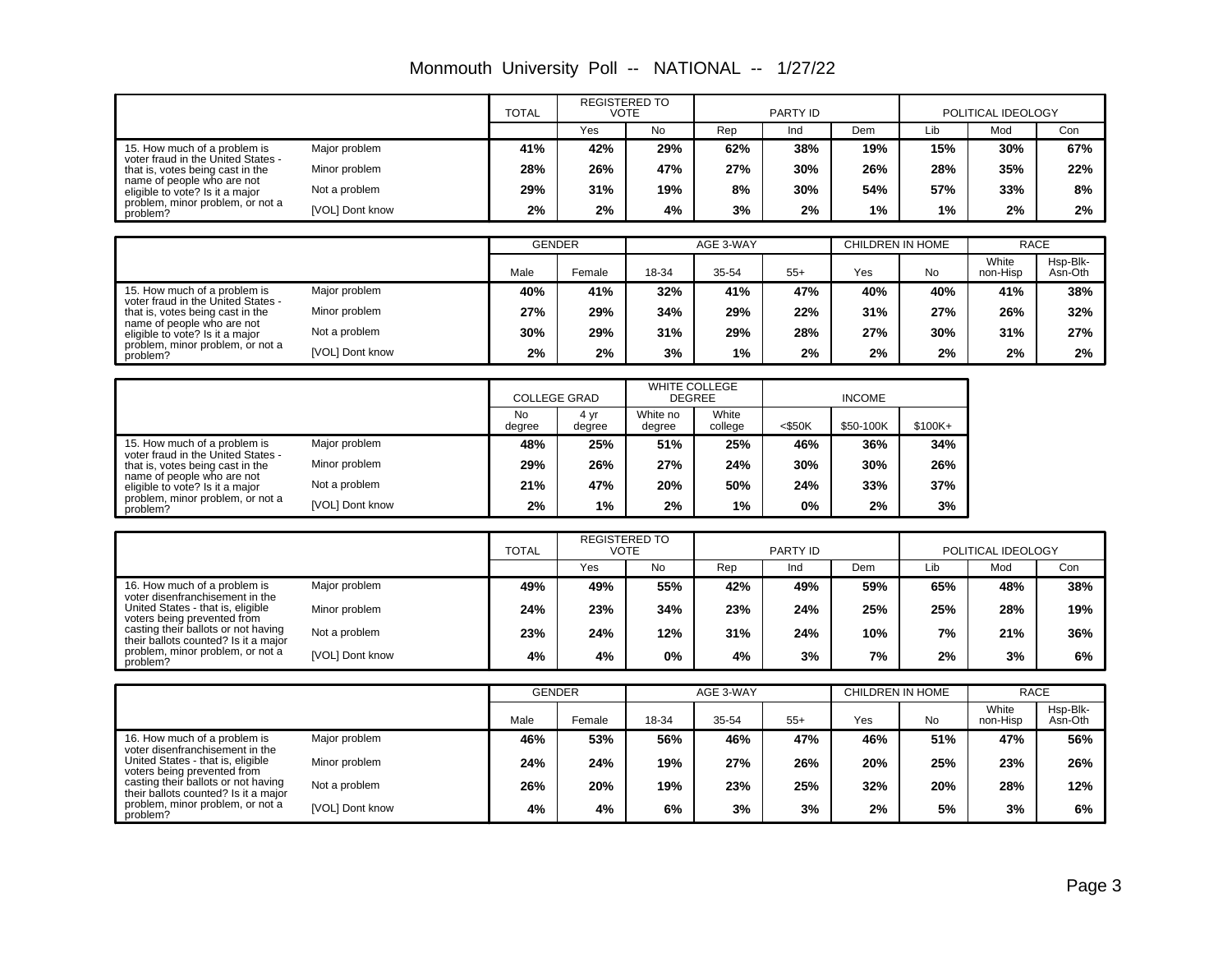|                                                                             |                 |               | <b>COLLEGE GRAD</b> |                      | <b>WHITE COLLEGE</b><br><b>DEGREE</b> |           | <b>INCOME</b>    |           |                    |                     |
|-----------------------------------------------------------------------------|-----------------|---------------|---------------------|----------------------|---------------------------------------|-----------|------------------|-----------|--------------------|---------------------|
|                                                                             |                 | No<br>degree  | 4 yr<br>degree      | White no<br>degree   | White<br>college                      | $<$ \$50K | \$50-100K        | \$100K+   |                    |                     |
| 16. How much of a problem is<br>voter disenfranchisement in the             | Major problem   | 49%           | 50%                 | 46%                  | 47%                                   | 54%       | 50%              | 43%       |                    |                     |
| United States - that is, eligible<br>voters being prevented from            | Minor problem   | 23%           | 26%                 | 21%                  | 26%                                   | 24%       | 23%              | 24%       |                    |                     |
| casting their ballots or not having<br>their ballots counted? Is it a major | Not a problem   | 22%           | 23%                 | 29%                  | 26%                                   | 18%       | 21%              | 33%       |                    |                     |
| problem, minor problem, or not a<br>problem?                                | [VOL] Dont know | 5%            | 1%                  | 4%                   | 1%                                    | 4%        | 6%               | $1\%$     |                    |                     |
|                                                                             |                 |               |                     | <b>REGISTERED TO</b> |                                       |           |                  |           |                    |                     |
|                                                                             |                 | <b>TOTAL</b>  |                     | <b>VOTE</b>          |                                       | PARTY ID  |                  |           | POLITICAL IDEOLOGY |                     |
|                                                                             |                 |               | Yes                 | <b>No</b>            | Rep                                   | Ind       | Dem              | Lib       | Mod                | Con                 |
| 17. In general, do you support or<br>oppose establishing national           | Support         | 63%           | 62%                 | 78%                  | 42%                                   | 63%       | 88%              | 88%       | 70%                | 40%                 |
| quidelines to allow vote by mail                                            | Oppose          | 33%           | 35%                 | 21%                  | 55%                                   | 33%       | 9%               | 7%        | 28%                | 58%                 |
| and in-person early voting in<br>federal elections in every state?          | (VOL) Depends   | 2%            | 2%                  | $0\%$                | 2%                                    | 2%        | 1%               | 2%        | 2%                 | $1\%$               |
|                                                                             | [VOL] Dont know | 2%            | 2%                  | 2%                   | 1%                                    | 2%        | 2%               | 2%        | 1%                 | 1%                  |
|                                                                             |                 |               |                     |                      |                                       |           |                  |           |                    |                     |
|                                                                             |                 | <b>GENDER</b> |                     |                      | AGE 3-WAY                             |           | CHILDREN IN HOME |           | <b>RACE</b>        |                     |
|                                                                             |                 | Male          | Female              | 18-34                | 35-54                                 | $55+$     | Yes              | <b>No</b> | White<br>non-Hisp  | Hsp-Blk-<br>Asn-Oth |
| 17. In general, do you support or<br>oppose establishing national           | Support         | 60%           | 66%                 | 71%                  | 62%                                   | 58%       | 62%              | 64%       | 60%                | 70%                 |
| guidelines to allow vote by mail                                            | Oppose          | 37%           | 30%                 | 24%                  | 36%                                   | 39%       | 35%              | 33%       | 37%                | 25%                 |
| and in-person early voting in<br>federal elections in every state?          | (VOL) Depends   | 1%            | 2%                  | 1%                   | 2%                                    | 1%        | 0%               | 2%        | 1%                 | 3%                  |
|                                                                             | [VOL] Dont know | 2%            | 2%                  | 4%                   | 1%                                    | 1%        | 3%               | 1%        | 1%                 | 3%                  |
|                                                                             |                 |               |                     |                      |                                       |           |                  |           |                    |                     |
|                                                                             |                 |               | COLLEGE GRAD        |                      | <b>WHITE COLLEGE</b><br><b>DECPEE</b> |           | INICONIE         |           |                    |                     |

Monmouth University Poll -- NATIONAL -- 1/27/22

 $\mathbf{I}$ 

|                                                                    |                 | <b>COLLEGE GRAD</b> |                | <b>WHITE COLLEGE</b><br><b>DEGREE</b> |                  |           |           |          |
|--------------------------------------------------------------------|-----------------|---------------------|----------------|---------------------------------------|------------------|-----------|-----------|----------|
|                                                                    |                 | No<br>degree        | 4 vr<br>degree | White no<br>degree                    | White<br>college | $<$ \$50K | \$50-100K | $$100K+$ |
| 17. In general, do you support or                                  | Support         | 62%                 | 68%            | 58%                                   | 64%              | 64%       | 66%       | 61%      |
| oppose establishing national<br>quidelines to allow vote by mail   | Oppose          | 35%                 | 30%            | 40%                                   | 34%              | 32%       | 31%       | 38%      |
| and in-person early voting in<br>federal elections in every state? | (VOL) Depends   | 2%                  | $0\%$          | $1\%$                                 | $0\%$            | 2%        | 3%        | $0\%$    |
|                                                                    | [VOL] Dont know | 2%                  | 2%             | $1\%$                                 | 2%               | 2%        | 1%        | 1%       |

|                                                                   |                 | <b>TOTAL</b> | <b>REGISTERED TO</b><br>VOTE |     | PARTY ID |     |     | POLITICAL IDEOLOGY |     |       |
|-------------------------------------------------------------------|-----------------|--------------|------------------------------|-----|----------|-----|-----|--------------------|-----|-------|
|                                                                   |                 |              | Yes                          | No  | Rep      | Ind | Dem | Lib                | Mod | Con   |
| 18. In general, do you support or                                 | Support         | 80%          | 81%                          | 76% | 98%      | 81% | 58% | 50%                | 86% | 96%   |
| oppose requiring voters to show a<br>photo I.D. in order to vote? | Oppose          | 18%          | 18%                          | 19% | 2%       | 16% | 40% | 46%                | 13% | 4%    |
|                                                                   | (VOL) Depends   | $1\%$        | 1%                           | 0%  | $0\%$    | 1%  | 1%  | 3%                 | 0%  | $0\%$ |
|                                                                   | [VOL] Dont know | $1\%$        | $0\%$                        | 5%  | 0%       | 2%  | 1%  | 1%                 | 1%  | $0\%$ |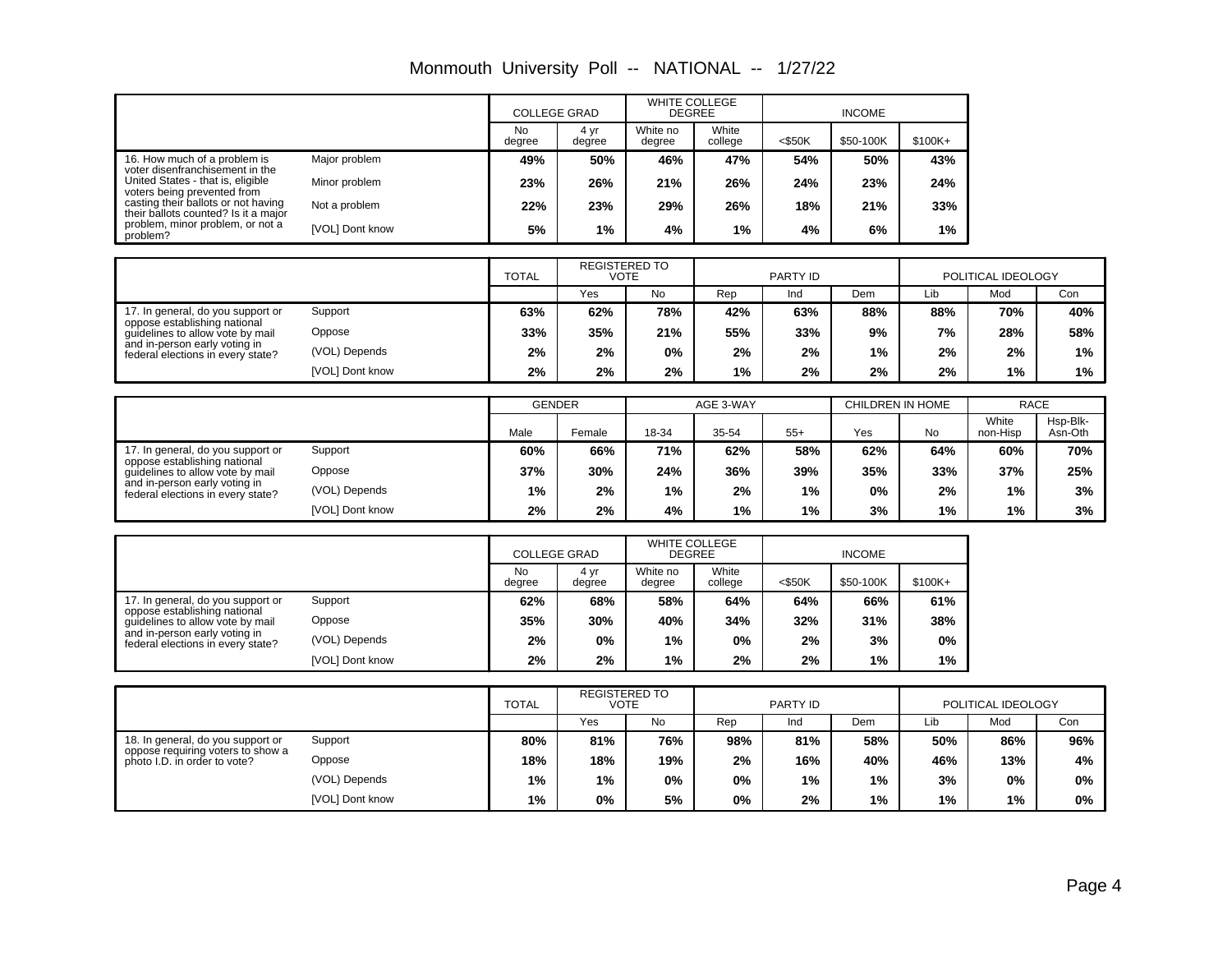|                                                                        |                 |                     | <b>GENDER</b>        |                                       | AGE 3-WAY            |           | CHILDREN IN HOME |                  | <b>RACE</b>        |                     |
|------------------------------------------------------------------------|-----------------|---------------------|----------------------|---------------------------------------|----------------------|-----------|------------------|------------------|--------------------|---------------------|
|                                                                        |                 | Male                | Female               | 18-34                                 | 35-54                | $55+$     | Yes              | <b>No</b>        | White<br>non-Hisp  | Hsp-Blk-<br>Asn-Oth |
| 18. In general, do you support or<br>oppose requiring voters to show a | Support         | 79%                 | 81%                  | 75%                                   | 82%                  | 83%       | 81%              | 80%              | 79%                | 82%                 |
| photo I.D. in order to vote?                                           | Oppose          | 18%                 | 18%                  | 22%                                   | 17%                  | 16%       | 17%              | 19%              | 19%                | 17%                 |
|                                                                        | (VOL) Depends   | 2%                  | 0%                   | 2%                                    | 1%                   | 0%        | 2%               | 1%               | 1%                 | 1%                  |
|                                                                        | [VOL] Dont know | 2%                  | 0%                   | 1%                                    | 0%                   | 1%        | 0%               | 1%               | 1%                 | 0%                  |
|                                                                        |                 |                     |                      |                                       |                      |           |                  |                  |                    |                     |
|                                                                        |                 |                     | <b>COLLEGE GRAD</b>  | <b>DEGREE</b>                         | <b>WHITE COLLEGE</b> |           | <b>INCOME</b>    |                  |                    |                     |
|                                                                        |                 | <b>No</b><br>degree | 4 yr<br>degree       | White no<br>degree                    | White<br>college     | $<$ \$50K | \$50-100K        | \$100K+          |                    |                     |
| 18. In general, do you support or<br>oppose requiring voters to show a | Support         | 86%                 | 68%                  | 86%                                   | 66%                  | 80%       | 80%              | 80%              |                    |                     |
| photo I.D. in order to vote?                                           | Oppose          | 13%                 | 29%                  | 12%                                   | 33%                  | 18%       | 18%              | 19%              |                    |                     |
|                                                                        | (VOL) Depends   | 1%                  | 2%                   | 1%                                    | 0%                   | 1%        | 1%               | 0%               |                    |                     |
|                                                                        | [VOL] Dont know | 1%                  | 1%                   | 1%                                    | 1%                   | 2%        | 0%               | 1%               |                    |                     |
|                                                                        |                 |                     |                      |                                       |                      |           |                  |                  |                    |                     |
|                                                                        |                 | <b>TOTAL</b>        | <b>REGISTERED TO</b> | <b>VOTE</b>                           |                      | PARTY ID  |                  |                  | POLITICAL IDEOLOGY |                     |
|                                                                        |                 |                     | Yes                  | <b>No</b>                             | Rep                  | Ind       | Dem              | Lib              | Mod                | Con                 |
| 19. In general, do you support or<br>oppose establishing national      | Support         | 73%                 | 72%                  | 82%                                   | 66%                  | 71%       | 84%              | 86%              | 78%                | 57%                 |
| quidelines for each state to follow                                    | Oppose          | 22%                 | 23%                  | 10%                                   | 29%                  | 24%       | 9%               | 6%               | 18%                | 38%                 |
| when counting votes in federal<br>elections?                           | (VOL) Depends   | 1%                  | 1%                   | 1%                                    | 2%                   | 1%        | 1%               | 2%               | 1%                 | $1\%$               |
|                                                                        | [VOL] Dont know | 4%                  | 4%                   | 7%                                    | 2%                   | 4%        | 6%               | 6%               | 3%                 | 4%                  |
|                                                                        |                 |                     | <b>GENDER</b>        |                                       | AGE 3-WAY            |           |                  | CHILDREN IN HOME |                    | <b>RACE</b>         |
|                                                                        |                 |                     |                      |                                       |                      |           |                  |                  | White              | Hsp-Blk-            |
|                                                                        |                 | Male                | Female               | 18-34                                 | 35-54                | $55+$     | Yes              | No               | non-Hisp           | Asn-Oth             |
| 19. In general, do you support or<br>oppose establishing national      | Support         | 70%                 | 76%                  | 83%                                   | 71%                  | 66%       | 75%              | 72%              | 69%                | 80%                 |
| guidelines for each state to follow                                    | Oppose          | 26%                 | 17%                  | 14%                                   | 22%                  | 27%       | 23%              | 22%              | 28%                | 10%                 |
| when counting votes in federal<br>elections?                           | (VOL) Depends   | 1%                  | 1%                   | 1%                                    | 1%                   | 2%        | 1%               | 2%               | 1%                 | 2%                  |
|                                                                        | [VOL] Dont know | 2%                  | 6%                   | 2%                                    | 5%                   | 5%        | 2%               | 5%               | 2%                 | 8%                  |
|                                                                        |                 | COLLEGE GRAD        |                      | <b>WHITE COLLEGE</b><br><b>DECPEE</b> |                      | INICONLE  |                  |                  |                    |                     |

Monmouth University Poll -- NATIONAL -- 1/27/22

|                                                                     |                 | <b>COLLEGE GRAD</b> |                | WHITE COLLEGE<br><b>DEGREE</b> |                  |           |           |          |
|---------------------------------------------------------------------|-----------------|---------------------|----------------|--------------------------------|------------------|-----------|-----------|----------|
|                                                                     |                 | <b>No</b><br>degree | 4 yr<br>degree | White no<br>degree             | White<br>college | $<$ \$50K | \$50-100K | $$100K+$ |
| 19. In general, do you support or                                   | Support         | 73%                 | 71%            | 70%                            | 66%              | 78%       | 73%       | 67%      |
| oppose establishing national<br>quidelines for each state to follow | Oppose          | 20%                 | 25%            | 27%                            | 30%              | 17%       | 22%       | 30%      |
| when counting votes in federal<br>elections?                        | (VOL) Depends   | 1%                  | 2%             | $0\%$                          | 2%               | 2%        | $1\%$     | 2%       |
|                                                                     | [VOL] Dont know | 5%                  | 2%             | 2%                             | 2%               | 4%        | 4%        | 2%       |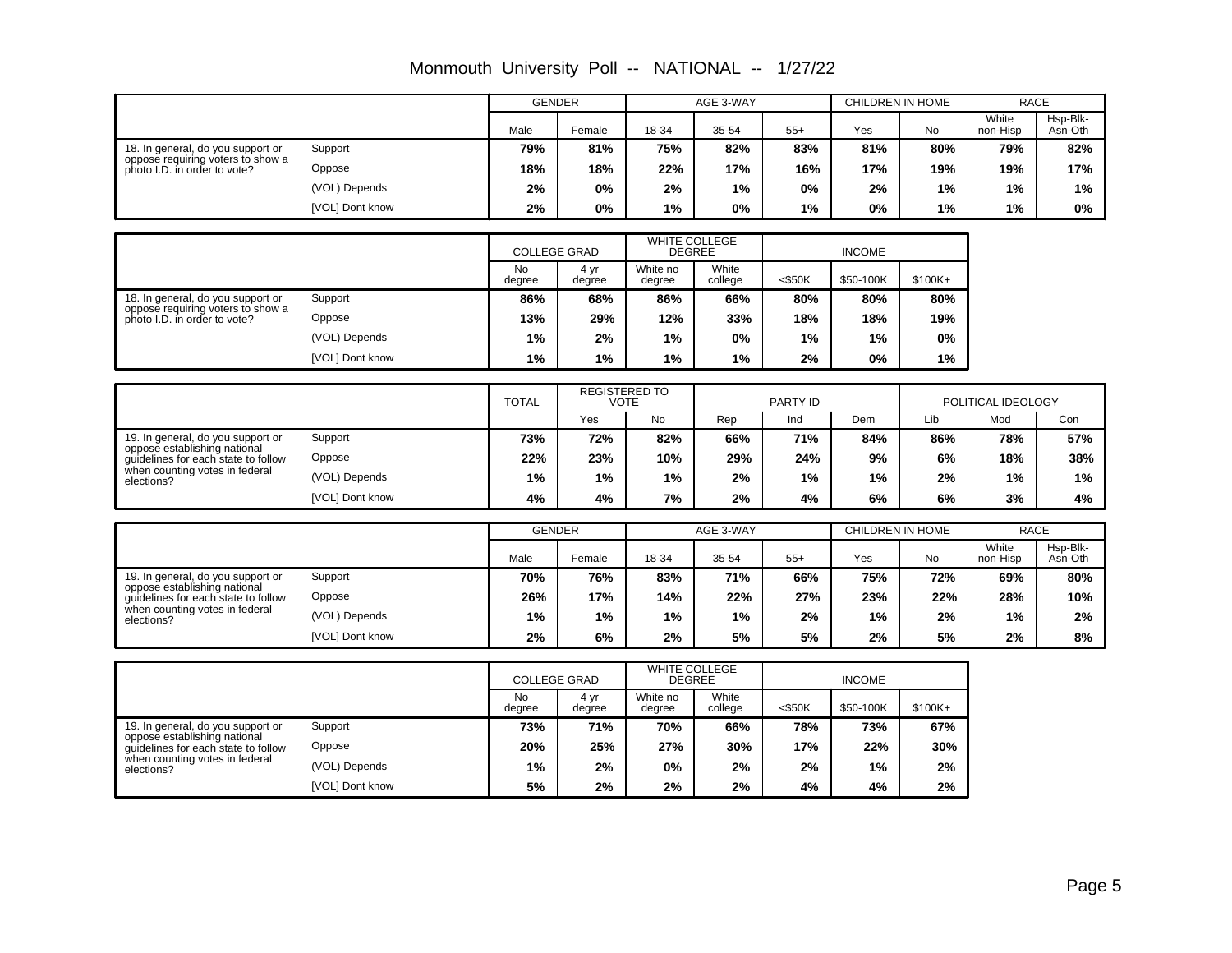|                                                                       |                    | <b>TOTAL</b>        | <b>REGISTERED TO</b><br><b>VOTE</b> |                                       |                  | PARTY ID  |                         |           | POLITICAL IDEOLOGY |                     |
|-----------------------------------------------------------------------|--------------------|---------------------|-------------------------------------|---------------------------------------|------------------|-----------|-------------------------|-----------|--------------------|---------------------|
|                                                                       |                    |                     | Yes                                 | <b>No</b>                             | Rep              | Ind       | Dem                     | Lib       | Mod                | Con                 |
| 20. How much did you hear about                                       | A lot              | 35%                 | 37%                                 | 12%                                   | 32%              | 34%       | 40%                     | 37%       | 32%                | 39%                 |
| the voting rights bill that was<br>voted on in the U.S. Senate this   | A little           | 34%                 | 34%                                 | 38%                                   | 36%              | 34%       | 34%                     | 41%       | 34%                | 31%                 |
| week but did not pass - a lot, a<br>little, or nothing at all?        | Nothing at all     | 31%                 | 29%                                 | 51%                                   | 32%              | 32%       | 26%                     | 21%       | 35%                | 31%                 |
|                                                                       |                    |                     |                                     |                                       |                  |           |                         |           |                    |                     |
|                                                                       |                    | <b>GENDER</b>       |                                     |                                       | AGE 3-WAY        |           | <b>CHILDREN IN HOME</b> |           | <b>RACE</b>        |                     |
|                                                                       |                    | Male                | Female                              | 18-34                                 | 35-54            | $55+$     | Yes                     | No        | White<br>non-Hisp  | Hsp-Blk-<br>Asn-Oth |
| 20. How much did you hear about<br>the voting rights bill that was    | A lot              | 37%                 | 32%                                 | 11%                                   | 45%              | 44%       | 35%                     | 35%       | 37%                | 30%                 |
| voted on in the U.S. Senate this                                      | A little           | 32%                 | 36%                                 | 37%                                   | 31%              | 35%       | 32%                     | 36%       | 36%                | 33%                 |
| week but did not pass - a lot, a<br>little, or nothing at all?        | Nothing at all     | 30%                 | 31%                                 | 51%                                   | 24%              | 21%       | 34%                     | 30%       | 27%                | 37%                 |
|                                                                       |                    |                     |                                     |                                       |                  |           |                         |           |                    |                     |
|                                                                       |                    | <b>COLLEGE GRAD</b> |                                     | <b>WHITE COLLEGE</b><br><b>DEGREE</b> |                  |           | <b>INCOME</b>           |           |                    |                     |
|                                                                       |                    | <b>No</b><br>degree | 4 yr<br>degree                      | White no<br>degree                    | White<br>college | $<$ \$50K | \$50-100K               | $$100K+$  |                    |                     |
| 20. How much did you hear about<br>the voting rights bill that was    | A lot              | 29%                 | 48%                                 | 29%                                   | 51%              | 25%       | 36%                     | 47%       |                    |                     |
| voted on in the U.S. Senate this                                      | A little           | 34%                 | 36%                                 | 35%                                   | 36%              | 37%       | 36%                     | 31%       |                    |                     |
| week but did not pass - a lot, a<br>little, or nothing at all?        | Nothing at all     | 38%                 | 16%                                 | 35%                                   | 12%              | 38%       | 29%                     | 22%       |                    |                     |
|                                                                       |                    |                     |                                     |                                       |                  |           |                         |           |                    |                     |
|                                                                       |                    | <b>TOTAL</b>        | <b>REGISTERED TO</b><br><b>VOTE</b> |                                       |                  | PARTY ID  |                         |           | POLITICAL IDEOLOGY |                     |
|                                                                       |                    |                     | Yes                                 | <b>No</b>                             | Rep              | Ind       | Dem                     | Lib       | Mod                | Con                 |
| 20A. Did you support or oppose<br>this voting rights bill, or did you | Support            | 26%                 | 26%                                 | 19%                                   | 5%               | 23%       | 52%                     | 55%       | 25%                | 8%                  |
| have no opinion on it?                                                | Oppose             | 24%                 | 26%                                 | 8%                                    | 41%              | 25%       | 4%                      | 7%        | 16%                | 45%                 |
|                                                                       | No opinion         | 19%                 | 19%                                 | 22%                                   | 22%              | 19%       | 17%                     | 17%       | 24%                | 17%                 |
|                                                                       | Not heard of [Q20] | 31%                 | 29%                                 | 51%                                   | 32%              | 32%       | 26%                     | 21%       | 35%                | 31%                 |
|                                                                       |                    | <b>GENDER</b>       |                                     |                                       | AGE 3-WAY        |           | CHILDREN IN HOME        |           | <b>RACE</b>        |                     |
|                                                                       |                    |                     |                                     |                                       |                  |           |                         |           | White              | Hsp-Blk-            |
|                                                                       |                    | Male                | Female                              | 18-34                                 | 35-54            | $55+$     | Yes                     | <b>No</b> | non-Hisp           | Asn-Oth             |
| 20A. Did you support or oppose<br>this voting rights bill, or did you | Support            | 26%                 | 25%                                 | 19%                                   | 27%              | 29%       | 20%                     | 27%       | 26%                | 26%                 |
| have no opinion on it?                                                | Oppose             | 28%                 | 20%                                 | 10%                                   | 30%              | 30%       | 27%                     | 23%       | 28%                | 16%                 |
|                                                                       | No opinion         | 15%                 | 24%                                 | 20%                                   | 19%              | 20%       | 19%                     | 20%       | 19%                | 21%                 |
|                                                                       | Not heard of [Q20] | 30%                 | 31%                                 | 51%                                   | 24%              | 21%       | 34%                     | 30%       | 27%                | 37%                 |

Monmouth University Poll -- NATIONAL -- 1/27/22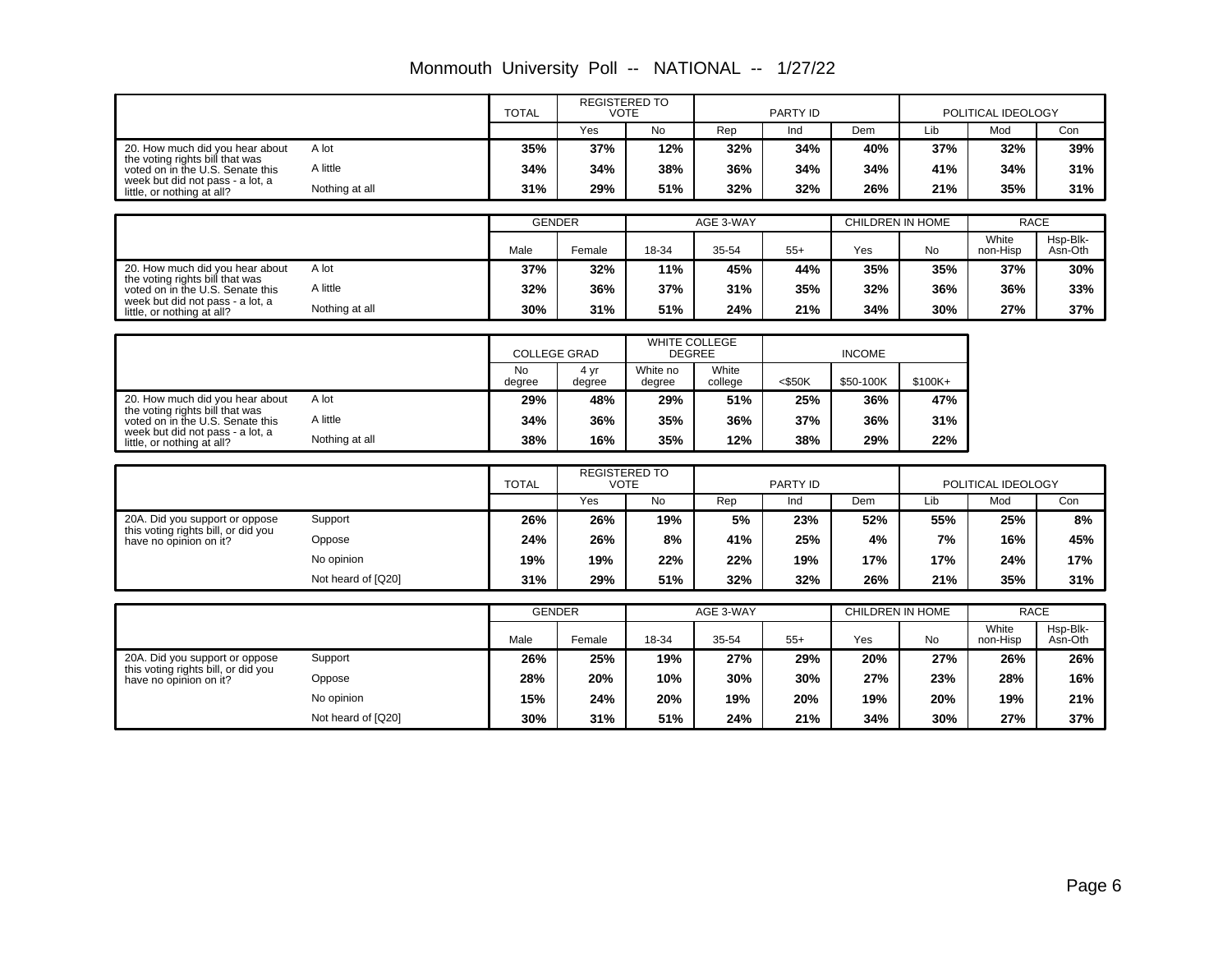| Monmouth University Poll -- NATIONAL -- |  |  | 1/27/22 |
|-----------------------------------------|--|--|---------|
|-----------------------------------------|--|--|---------|

|                                                               |                    | <b>COLLEGE GRAD</b> |                | <b>WHITE COLLEGE</b><br><b>DEGREE</b> |                  | <b>INCOME</b> |           |          |
|---------------------------------------------------------------|--------------------|---------------------|----------------|---------------------------------------|------------------|---------------|-----------|----------|
|                                                               |                    | <b>No</b><br>degree | 4 yr<br>degree | White no<br>degree                    | White<br>college | $<$ \$50K     | \$50-100K | $$100K+$ |
| 20A. Did you support or oppose                                | Support            | 18%                 | 41%            | 17%                                   | 42%              | 22%           | 26%       | 32%      |
| this voting rights bill, or did you<br>have no opinion on it? | Oppose             | 24%                 | 24%            | 27%                                   | 29%              | 15%           | 29%       | 33%      |
|                                                               | No opinion         | 20%                 | 19%            | 21%                                   | 16%              | 26%           | 17%       | 14%      |
|                                                               | Not heard of [Q20] | 38%                 | 16%            | 35%                                   | 12%              | 38%           | 29%       | 22%      |

|                                                                                                   |            | <b>TOTAL</b> | <b>REGISTERED TO</b><br>VOTE |     | PARTY ID |     |     | POLITICAL IDEOLOGY |     |     |
|---------------------------------------------------------------------------------------------------|------------|--------------|------------------------------|-----|----------|-----|-----|--------------------|-----|-----|
|                                                                                                   |            |              | Yes                          | No. | Rep      | Ind | Dem | Lib                | Mod | Con |
| 21. A filibuster is a procedure<br>used in the Senate to block a bill                             | Approve    | 41%          | 43%                          | 22% | 56%      | 44% | 20% | 13%                | 37% | 65% |
| from being put to a vote until a<br>supermajority of 60 senators<br>agree to end debate on it. In | Disapprove | 31%          | 31%                          | 29% | 14%      | 31% | 52% | 58%                | 30% | 15% |
| general, do you approve or<br>disapprove of the filibuster, or do<br>you have no opinion?         | No opinion | 28%          | 25%                          | 48% | 30%      | 25% | 29% | 29%                | 33% | 20% |

|                                                                                                   |            | <b>GENDER</b> |        | AGE 3-WAY |       |       | CHILDREN IN HOME |           | <b>RACE</b>       |                     |
|---------------------------------------------------------------------------------------------------|------------|---------------|--------|-----------|-------|-------|------------------|-----------|-------------------|---------------------|
|                                                                                                   |            | Male          | Female | 18-34     | 35-54 | $55+$ | Yes              | <b>No</b> | White<br>non-Hisp | Hsp-Blk-<br>Asn-Oth |
| 21. A filibuster is a procedure<br>used in the Senate to block a bill                             | Approve    | 46%           | 37%    | 25%       | 46%   | 50%   | 44%              | 41%       | 47%               | 29%                 |
| from being put to a vote until a<br>supermajority of 60 senators<br>agree to end debate on it. In | Disapprove | 32%           | 30%    | 36%       | 32%   | 26%   | 28%              | 32%       | 30%               | 35%                 |
| general, do you approve or<br>disapprove of the filibuster, or do<br>you have no opinion?         | No opinion | 22%           | 33%    | 39%       | 22%   | 24%   | 27%              | 28%       | 23%               | 36%                 |

|                                                                                                   |            | <b>COLLEGE GRAD</b> |                | <b>WHITE COLLEGE</b><br><b>DEGREE</b> |                  | <b>INCOME</b> |           |          |
|---------------------------------------------------------------------------------------------------|------------|---------------------|----------------|---------------------------------------|------------------|---------------|-----------|----------|
|                                                                                                   |            | <b>No</b><br>degree | 4 yr<br>degree | White no<br>degree                    | White<br>college | $<$ \$50K     | \$50-100K | $$100K+$ |
| 21. A filibuster is a procedure<br>used in the Senate to block a bill                             | Approve    | 40%                 | 44%            | 46%                                   | 49%              | 33%           | 45%       | 48%      |
| from being put to a vote until a<br>supermajority of 60 senators<br>agree to end debate on it. In | Disapprove | 27%                 | 40%            | 24%                                   | 39%              | 31%           | 32%       | 36%      |
| general, do you approve or<br>disapprove of the filibuster, or do<br>you have no opinion?         | No opinion | 33%                 | 16%            | 29%                                   | 11%              | 37%           | 24%       | 16%      |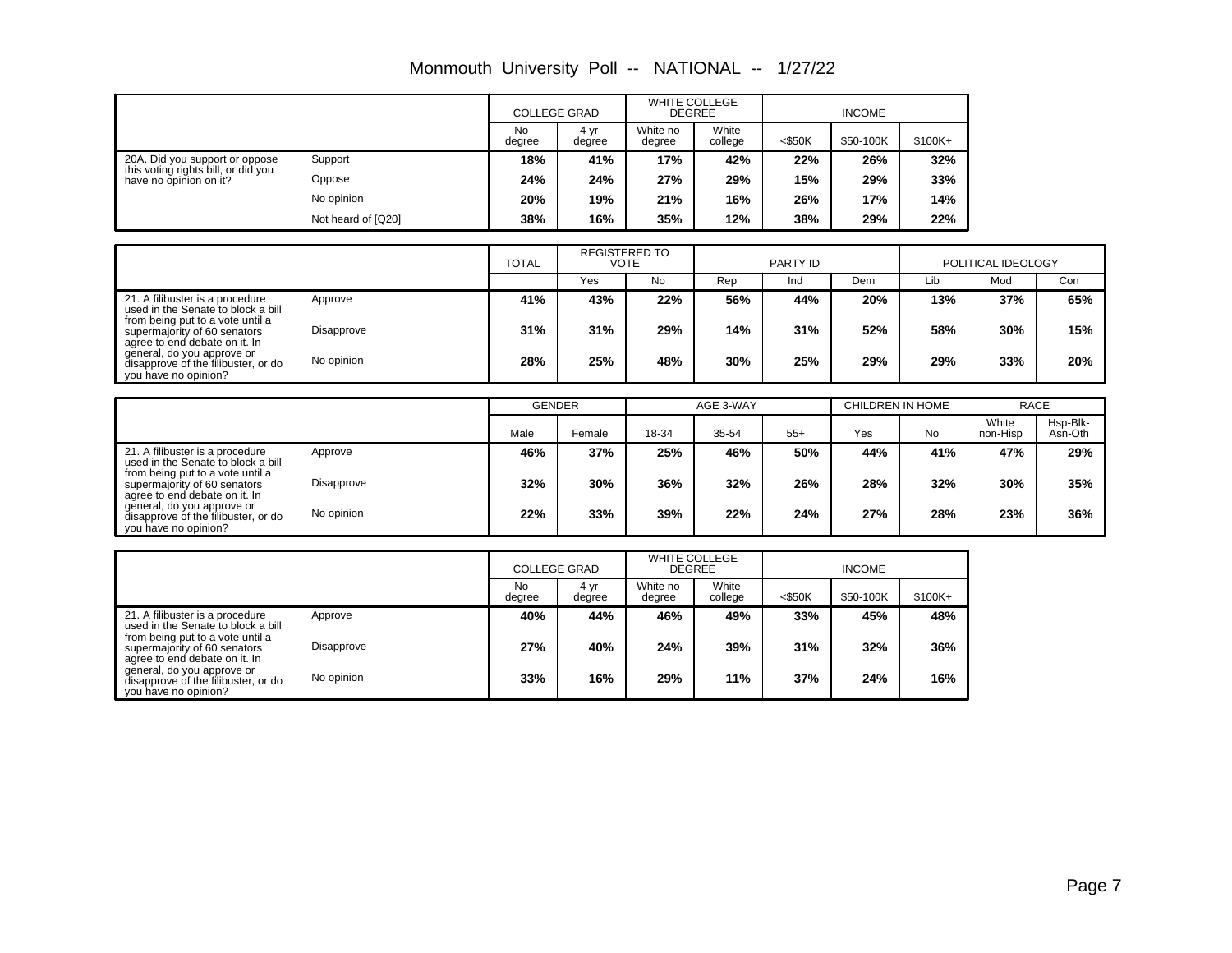|                                                                                                        |                       | <b>TOTAL</b>        | <b>REGISTERED TO</b><br><b>VOTE</b> |                                |                  | PARTY ID        |                         | POLITICAL IDEOLOGY |                    |                     |
|--------------------------------------------------------------------------------------------------------|-----------------------|---------------------|-------------------------------------|--------------------------------|------------------|-----------------|-------------------------|--------------------|--------------------|---------------------|
|                                                                                                        |                       |                     | Yes                                 | <b>No</b>                      | Rep              | Ind             | Dem                     | Lib                | Mod                | Con                 |
| 22. Do you think the Senate                                                                            | Get rid of entirely   | 17%                 | 16%                                 | 27%                            | 8%               | 16%             | 30%                     | 35%                | 15%                | 8%                  |
| should get rid of the filibuster<br>entirely, keep it but reform how it                                | Keep but with reforms | 35%                 | 35%                                 | 31%                            | 21%              | 39%             | 44%                     | 50%                | 39%                | 20%                 |
| can be used, or keep it as is with<br>no changes?                                                      | Keep with no changes  | 43%                 | 44%                                 | 36%                            | 65%              | 42%             | 19%                     | 13%                | 41%                | 67%                 |
|                                                                                                        | [VOL] Dont know       | 5%                  | 4%                                  | 7%                             | 5%               | 3%              | 7%                      | 2%                 | 5%                 | 5%                  |
|                                                                                                        |                       |                     |                                     |                                |                  |                 |                         |                    |                    |                     |
|                                                                                                        |                       | <b>GENDER</b>       |                                     |                                | AGE 3-WAY        |                 | <b>CHILDREN IN HOME</b> |                    | <b>RACE</b>        |                     |
|                                                                                                        |                       | Male                | Female                              | 18-34                          | 35-54            | $55+$           | Yes                     | No                 | White<br>non-Hisp  | Hsp-Blk-<br>Asn-Oth |
| 22. Do you think the Senate                                                                            | Get rid of entirely   | 19%                 | 16%                                 | 21%                            | 16%              | 16%             | 13%                     | 19%                | 17%                | 18%                 |
| should get rid of the filibuster<br>entirely, keep it but reform how it                                | Keep but with reforms | 31%                 | 39%                                 | 41%                            | 36%              | 29%             | 40%                     | 34%                | 34%                | 39%                 |
| can be used, or keep it as is with<br>no changes?                                                      | Keep with no changes  | 48%                 | 39%                                 | 36%                            | 41%              | 51%             | 43%                     | 42%                | 45%                | 37%                 |
|                                                                                                        | [VOL] Dont know       | 3%                  | 7%                                  | 3%                             | 6%               | 5%              | 5%                      | 5%                 | 4%                 | 6%                  |
|                                                                                                        |                       |                     |                                     |                                |                  |                 |                         |                    |                    |                     |
|                                                                                                        |                       | <b>COLLEGE GRAD</b> |                                     | WHITE COLLEGE<br><b>DEGREE</b> |                  |                 | <b>INCOME</b>           |                    |                    |                     |
|                                                                                                        |                       | <b>No</b><br>degree | 4 yr<br>degree                      | White no<br>degree             | White<br>college | <\$50K          | \$50-100K               | \$100K+            |                    |                     |
| 22. Do you think the Senate<br>should get rid of the filibuster<br>entirely, keep it but reform how it | Get rid of entirely   | 15%                 | 23%                                 | 14%                            | 24%              | 20%             | 14%                     | 19%                |                    |                     |
|                                                                                                        | Keep but with reforms | 34%                 | 36%                                 | 33%                            | 34%              | 35%             | 44%                     | 30%                |                    |                     |
| can be used, or keep it as is with<br>no changes?                                                      | Keep with no changes  | 45%                 | 38%                                 | 49%                            | 39%              | 40%             | 37%                     | 48%                |                    |                     |
|                                                                                                        | [VOL] Dont know       | 5%                  | 3%                                  | 5%                             | 3%               | 5%              | 5%                      | 2%                 |                    |                     |
|                                                                                                        |                       |                     |                                     |                                |                  |                 |                         |                    |                    |                     |
|                                                                                                        |                       | <b>TOTAL</b>        | <b>REGISTERED TO</b><br><b>VOTE</b> |                                |                  | <b>PARTY ID</b> |                         |                    | POLITICAL IDEOLOGY |                     |
|                                                                                                        |                       |                     | Yes                                 | <b>No</b>                      | Rep              | Ind             | Dem                     | Lib                | Mod                | Con                 |
| 23. Do you support or oppose<br>allowing the filibuster to be used                                     | Support               | 44%                 | 43%                                 | 48%                            | 57%              | 49%             | 18%                     | 19%                | 43%                | 61%                 |
| to stop a bill on election rules and                                                                   | Oppose                | 46%                 | 47%                                 | 38%                            | 31%              | 40%             | 72%                     | 75%                | 45%                | 28%                 |
| voting rights?                                                                                         | (VOL) Depends         | 2%                  | 2%                                  | 2%                             | 1%               | 4%              | 2%                      | 3%                 | 3%                 | 1%                  |
|                                                                                                        | [VOL] Dont know       | 8%                  | 8%                                  | 12%                            | 10%              | 7%              | 7%                      | 3%                 | 9%                 | 10%                 |
|                                                                                                        |                       | <b>GENDER</b>       |                                     |                                | AGE 3-WAY        |                 | <b>CHILDREN IN HOME</b> |                    | <b>RACE</b>        |                     |
|                                                                                                        |                       |                     |                                     |                                |                  |                 |                         |                    | White              | Hsp-Blk-            |
|                                                                                                        |                       | Male                | Female                              | 18-34                          | 35-54            | $55+$           | Yes                     | <b>No</b>          | non-Hisp           | Asn-Oth             |
| 23. Do you support or oppose<br>allowing the filibuster to be used                                     | Support               | 49%                 | 39%                                 | 38%                            | 43%              | 48%             | 50%                     | 41%                | 46%                | 38%                 |
| to stop a bill on election rules and<br>voting rights?                                                 | Oppose                | 45%                 | 47%                                 | 56%                            | 44%              | 40%             | 43%                     | 47%                | 45%                | 49%                 |
|                                                                                                        | (VOL) Depends         | 2%                  | 3%                                  | 3%                             | 2%               | 3%              | 1%                      | 3%                 | 2%                 | 3%                  |
|                                                                                                        | [VOL] Dont know       | 4%                  | 11%                                 | 3%                             | 11%              | 9%              | 5%                      | 9%                 | 7%                 | 9%                  |

### Monmouth University Poll -- NATIONAL -- 1/27/22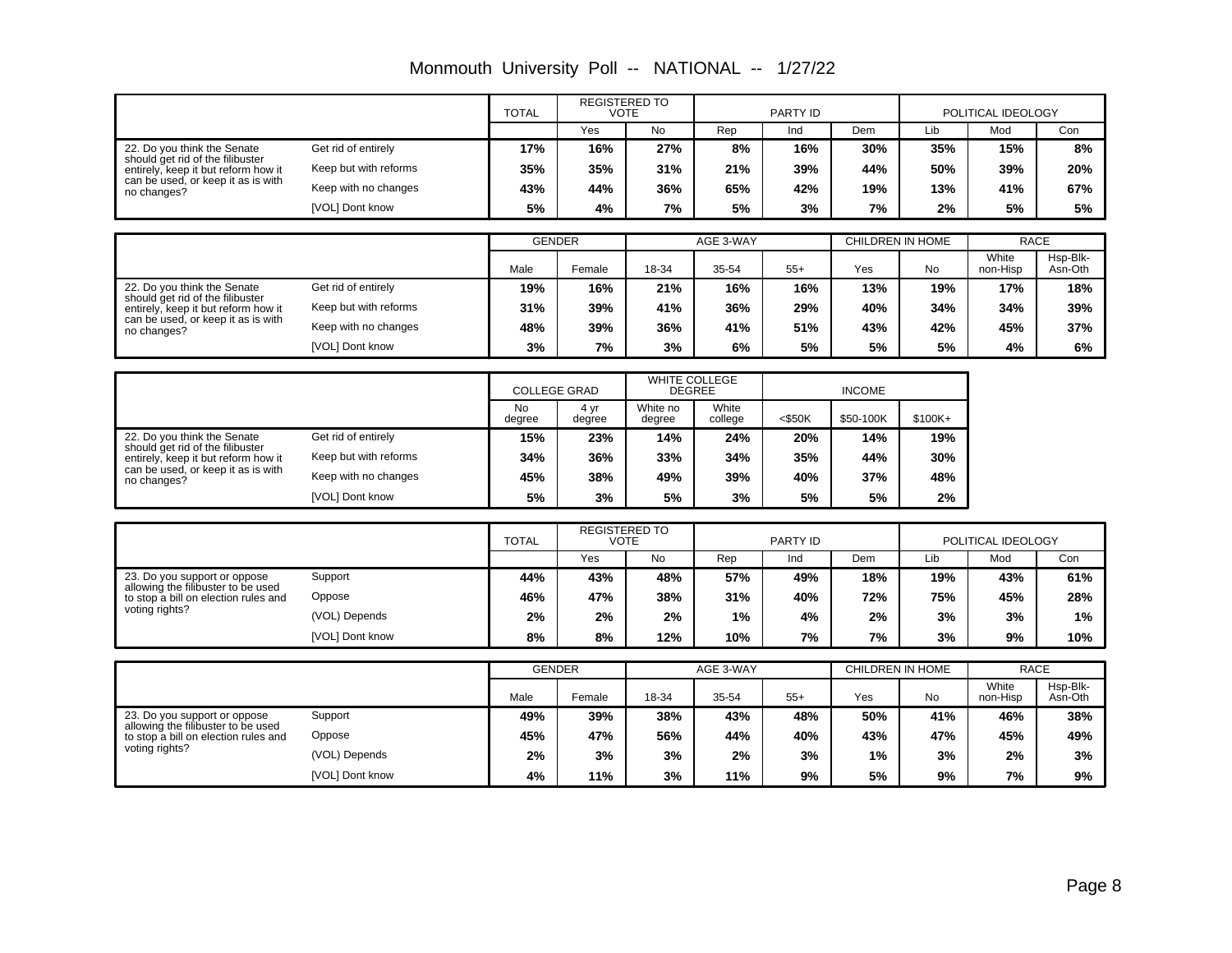| Monmouth University Poll -- NATIONAL -- |  |  | 1/27/22 |
|-----------------------------------------|--|--|---------|
|-----------------------------------------|--|--|---------|

|                                                                            |                 | <b>COLLEGE GRAD</b> |                | <b>WHITE COLLEGE</b><br><b>DEGREE</b> |                  | <b>INCOME</b> |           |          |
|----------------------------------------------------------------------------|-----------------|---------------------|----------------|---------------------------------------|------------------|---------------|-----------|----------|
|                                                                            |                 | No<br>degree        | 4 yr<br>degree | White no<br>degree                    | White<br>college | $<$ \$50K     | \$50-100K | $$100K+$ |
| 23. Do you support or oppose                                               | Support         | 44%                 | 41%            | 47%                                   | 44%              | 41%           | 41%       | 49%      |
| allowing the filibuster to be used<br>to stop a bill on election rules and | Oppose          | 43%                 | 52%            | 41%                                   | 52%              | 48%           | 48%       | 46%      |
| voting rights?                                                             | (VOL) Depends   | 3%                  | 2%             | 2%                                    | 1%               | 3%            | 1%        | 2%       |
|                                                                            | [VOL] Dont know | 10%                 | 5%             | 9%                                    | 3%               | 8%            | 10%       | 3%       |

|                                                                                                                                                                                                                                                    |                                                                       | <b>TOTAL</b> | <b>REGISTERED TO</b><br>VOTE |           | PARTY ID |     |     | POLITICAL IDEOLOGY |     |     |
|----------------------------------------------------------------------------------------------------------------------------------------------------------------------------------------------------------------------------------------------------|-----------------------------------------------------------------------|--------------|------------------------------|-----------|----------|-----|-----|--------------------|-----|-----|
|                                                                                                                                                                                                                                                    |                                                                       |              | Yes                          | <b>No</b> | Rep      | Ind | Dem | Lib                | Mod | Con |
| 24. If you had to choose, do you<br>think it is more important for<br>American democracy - to<br>preserve traditional legislative<br>processes like the filibuster or to<br>establish national guidelines for<br>election rules and voting rights? | Preserve traditional legislative<br>processes like the filibuster     | 37%          | 38%                          | 23%       | 59%      | 36% | 12% | 12%                | 32% | 60% |
|                                                                                                                                                                                                                                                    | Establish national guidelines for<br>election rules and voting rights | 55%          | 54%                          | 69%       | 35%      | 55% | 81% | 86%                | 59% | 32% |
|                                                                                                                                                                                                                                                    | (VOL) Depends                                                         | $1\%$        | 2%                           | 0%        | 1%       | 2%  | 0%  | 0%                 | 2%  | 2%  |
|                                                                                                                                                                                                                                                    | [VOL] Dont know                                                       | 7%           | 6%                           | 8%        | 6%       | 7%  | 7%  | 2%                 | 7%  | 6%  |

|                                                                                                                                                                          |                                                                       | <b>GENDER</b> |        | AGE 3-WAY |       |       | CHILDREN IN HOME |     | <b>RACE</b>       |                     |
|--------------------------------------------------------------------------------------------------------------------------------------------------------------------------|-----------------------------------------------------------------------|---------------|--------|-----------|-------|-------|------------------|-----|-------------------|---------------------|
|                                                                                                                                                                          |                                                                       | Male          | Female | 18-34     | 35-54 | $55+$ | Yes              | No  | White<br>non-Hisp | Hsp-Blk-<br>Asn-Oth |
| 24. If you had to choose, do you<br>think it is more important for<br>American democracy - to<br>preserve traditional legislative<br>processes like the filibuster or to | Preserve traditional legislative<br>processes like the filibuster     | 41%           | 32%    | 30%       | 35%   | 44%   | 35%              | 37% | 43%               | 25%                 |
|                                                                                                                                                                          | Establish national guidelines for<br>election rules and voting rights | 51%           | 59%    | 62%       | 58%   | 48%   | 57%              | 55% | 48%               | 68%                 |
| establish national guidelines for                                                                                                                                        | (VOL) Depends                                                         | 2%            | 1%     | 2%        | 1%    | 1%    | 1%               | 2%  | 2%                | $1\%$               |
| election rules and voting rights?                                                                                                                                        | [VOL] Dont know                                                       | 6%            | 8%     | 6%        | 6%    | 7%    | 7%               | 6%  | 7%                | 6%                  |

|                                                                                                                                                                          |                                                                       |                     | <b>COLLEGE GRAD</b> |                    | <b>WHITE COLLEGE</b><br><b>DEGREE</b> |           |           |          |
|--------------------------------------------------------------------------------------------------------------------------------------------------------------------------|-----------------------------------------------------------------------|---------------------|---------------------|--------------------|---------------------------------------|-----------|-----------|----------|
|                                                                                                                                                                          |                                                                       | <b>No</b><br>degree | 4 vr<br>degree      | White no<br>degree | White<br>college                      | $<$ \$50K | \$50-100K | $$100K+$ |
| 24. If you had to choose, do you<br>think it is more important for<br>American democracy - to<br>preserve traditional legislative<br>processes like the filibuster or to | Preserve traditional legislative<br>processes like the filibuster     | 36%                 | 37%                 | 46%                | 38%                                   | 31%       | 37%       | 43%      |
|                                                                                                                                                                          | Establish national guidelines for<br>election rules and voting rights | 55%                 | 58%                 | 43%                | 57%                                   | 59%       | 57%       | 52%      |
| establish national guidelines for<br>election rules and voting rights?                                                                                                   | (VOL) Depends                                                         | 1%                  | 2%                  | 2%                 | $1\%$                                 | 1%        | 2%        | $1\%$    |
|                                                                                                                                                                          | [VOL] Dont know                                                       | 8%                  | 3%                  | 9%                 | 3%                                    | 10%       | 4%        | 3%       |